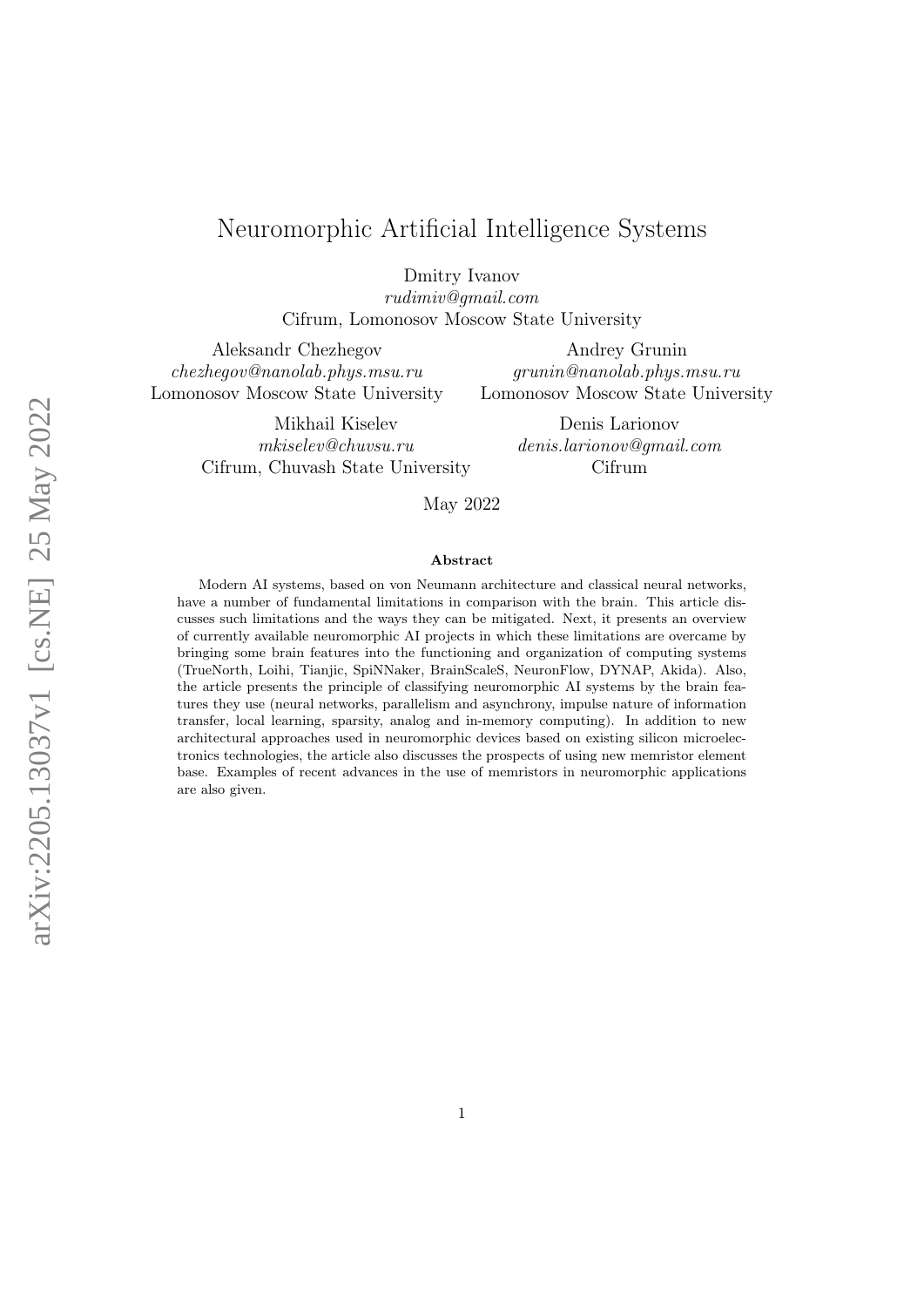## 1 Introduction

Modern artificial intelligence (AI) systems based on neural networks would not be possible without hardware that can quickly perform a huge number of repetitive parallel operations. The modern AI systems have become possible and gained widespread use due to hardware and large datatasets. As shown in [\[1\]](#page-20-0), throughout the AI history, precisely those approaches won for which there was suitable hardware. That is why it is important to consider  $AI$  algorithms in conjunction with the hardware that they are run on. It is the hardware that determines the availability and effectiveness of AI algorithms.

A great majority of the latest AI systems are built by pairing von Neumann computers and classical neural networks, dating back to the Rosenblatt's perceptron.

#### 1.1 Von Neumann Architecture

The von Neumann architecture separates the memory and the computations. The computations are executed in the form of programs, which are sequences of machine instructions. Instructions are performed by a processor. A processor instruction usually has several arguments that it takes from processor registers (small but very fast memory cells located in the processor). At that, the instructions and most of the data are stored in the memory separately from the processor. The processor and the memory are connected by a data bus by which the processor receives instructions and data from the memory.

The first bottleneck of this architecture is the limited throughput of the data bus between the memory and the processor. The data bus is loaded mainly by transfer of intermediate calculation data from/to random access memory (RAM) during the execution of a program. Moreover, the maximum throughput of the data bus is much less than the speed at which the processor can process data.

Another important limitation is the largely different speed of the RAM and the processor registers (Figure 1). This can cause latency and processor downtime while it fetches data from the memory. This phenomenon is known as the von Neumann bottleneck.

It is also worth noting that this approach is energy-intensive. As argued in [\[2\]](#page-20-1), the energy needed for one operation of moving data along the bus can be 1,000 times more than the energy for one computing operation. For example, adding two int8s consumes  $0.03$  pJ while reading from DRAM consumes  $\tilde{2}.6$  nJ.

#### 1.2 Neural Networks based on the Von Neumann Architecture

To solve cognitive problems on computers, there were developed the concept of artificial neural networks (ANN) based on the perceptron [\[3\]](#page-20-2) and the backpropagation method [\[4\]](#page-20-3). Perceptron is a simplified mathematical model of an artificial neuron network, in which neurons calculate a weighted sum of their input signals and generate an output signal using an activation function. The process of training such a network by the backpropagation method consists in modification of its weights decreasing the error.

Since the majority of modern neural networks have a layered architecture, the most computationally intensive operation in these networks is the operation of multiplying a matrix by a vector  $y = Wx$ . To carry out this operation, it is first necessary to obtain data from the memory, namely,  $m * n$  weights of W and n values of vector x. It should be noted that,  $m * n$  weights will be used once per matrix-vector multiplication while the values from the vector  $x$  will be reused (Figure 2).

Thus, in order to perform computations, the processor needs to receive weights and input data from the memory. As mentioned above, the throughput of the data bus and the latency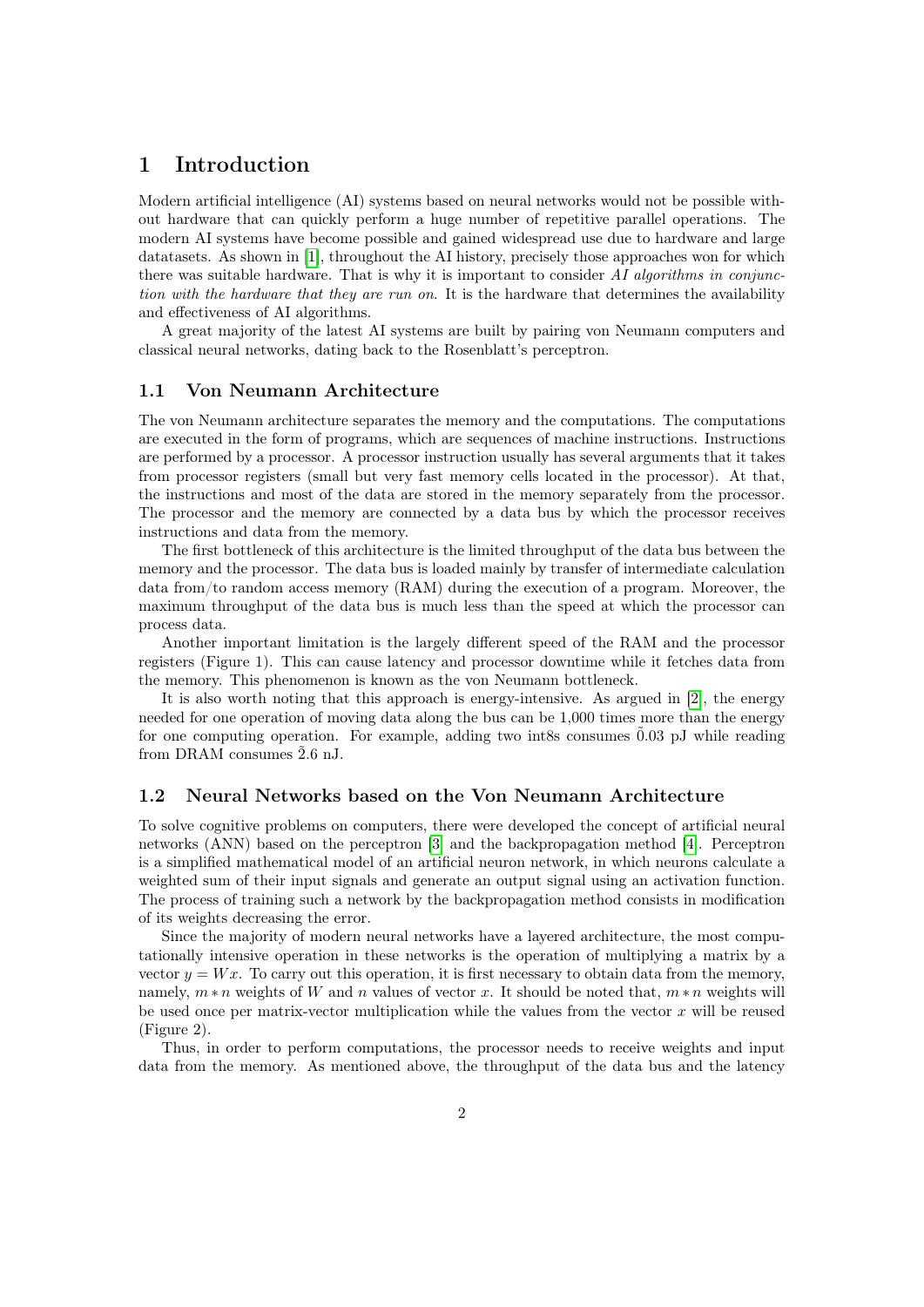

<span id="page-2-0"></span>Figure 1: Memory hierarchy, access speed and power consumption

in receiving data limit the speed of obtaining weights. Also, the number of weights grows as  $O(n^2)$ , where n is the input size. However, there are the limit of the throughput of the data bus, connecting the processor with the memory and transferring the weights and the input vectors. It becomes exhausted much earlier than the available amount of computation (multiplying matrices by a vector and taking activation functions) per unit time.

## 1.3 Mitigating Limitations in Modern Computing Systems

To begin with, let us look at the ways to mitigate the above limitations in modern AI systems.

#### 1.3.1 CPU

Classically, the problem of memory latency was solved in the CPU by using a complex multi-level cache system [1](#page-2-0) [\[5\]](#page-20-4). In modern processors, caches can be up to 40% of the chip area, providing tens of megabytes of ultra-fast memory. Usually, the size of practically used neural networks does not allow fitting all the weights into caches (see [3\)](#page-3-0). Nevertheless, the latest processors with AMD 3D V-cache technology can change this situation, providing larger caches.

Other traditional approaches to optimizing processors were speculative execution, branch prediction, and others [\[5\]](#page-20-4). However, in matrix multiplication, the order of computations is known in advance and does not require such complex approaches, thus making these mechanisms useless. This means that in the ANN domain the CPU can only be suitable for computing small neural networks, not modern large architectures hundreds of megabytes in extent.

#### 1.3.2 GPU

The GPU uses several strategies to deal with memory latency. The main one is to give each streaming multiprocessor a large file register that saves the execution context for many threads and provides quick switching between them. The computation scheduler uses this feature and,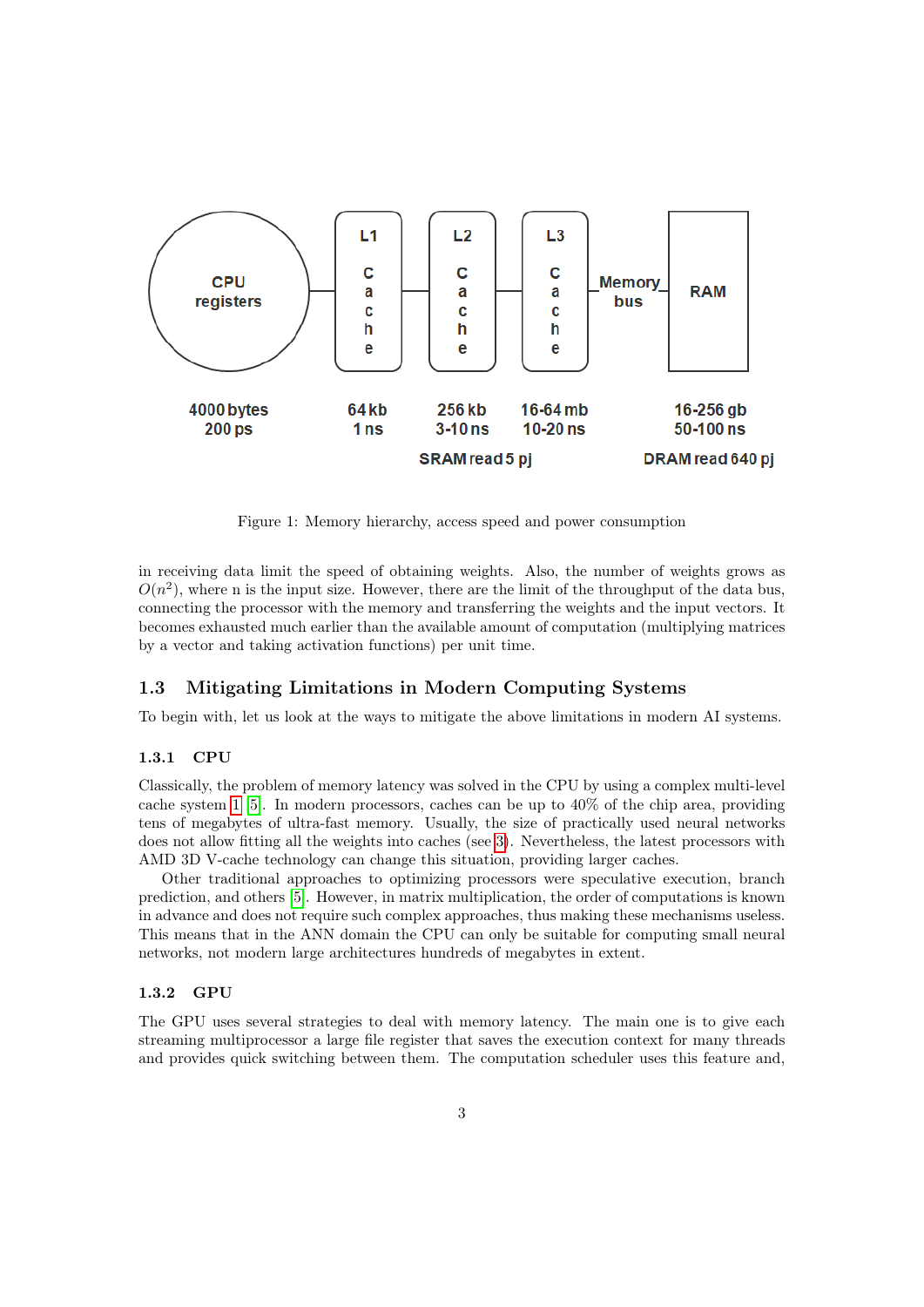

Figure 2: A schematic view of neural network computations. Elements of input vector x are reused n times while weights  $w_{ij}$  are used once



<span id="page-3-0"></span>Figure 3: Memory latency depending on data range [\[21\]](#page-21-0)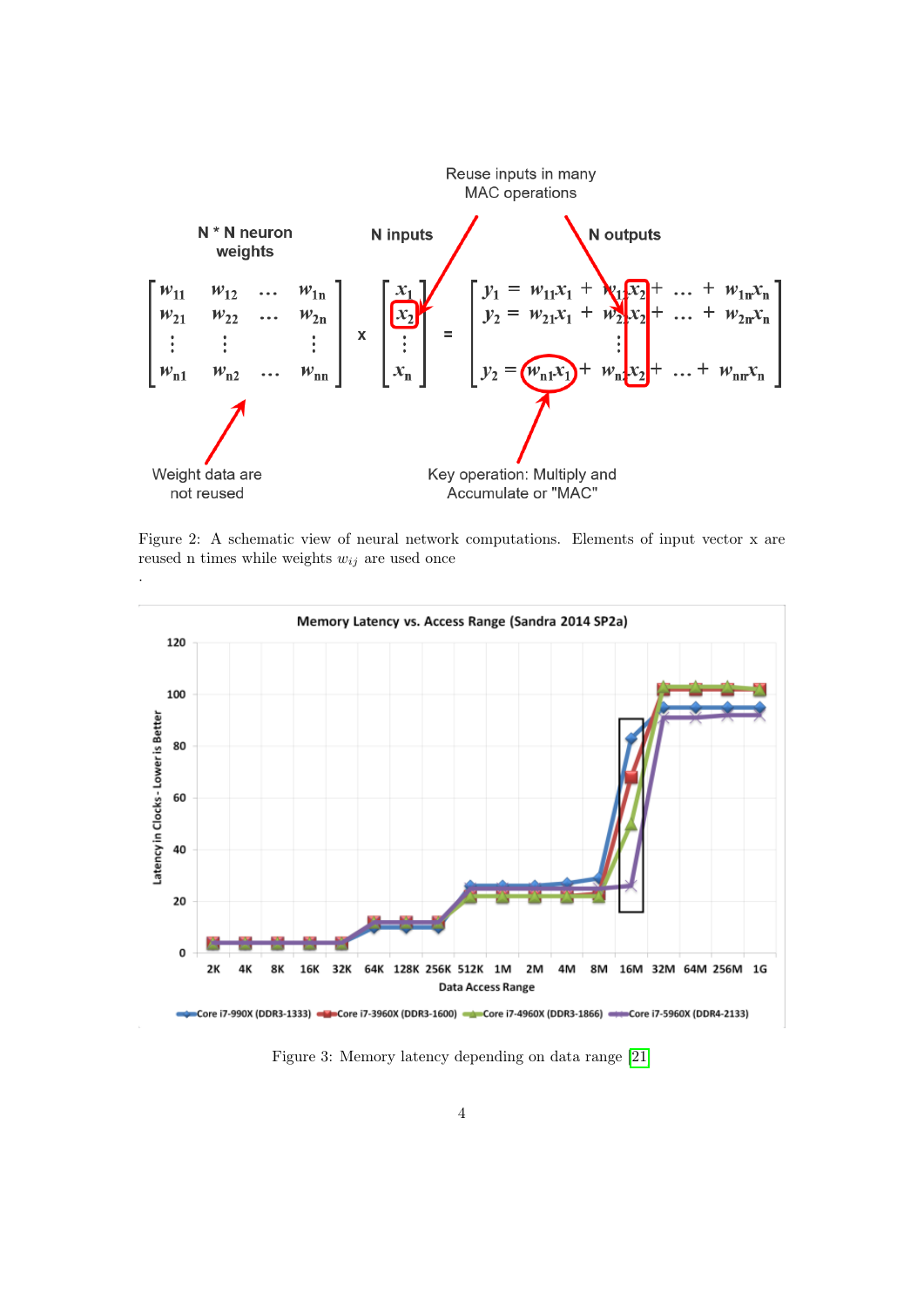

<span id="page-4-0"></span>Figure 4: Switching between warps

when an instruction with a high latency is executed in one of the instruction threads (SIMD thread 1), for example, obtaining data from memory, it immediately switches to another instruction thread (SIMD thread 2), and if a latency occurs in there too, the scheduler begins a new ready instruction thread (SIMD thread 3). After some time, data for the first thread arrives and it also becomes ready for execution (see [4\)](#page-4-0). This way memory latency can be hidden [\[5\]](#page-20-4). Moreover, in a GPU there can be tens or even more than a hundred such streaming multiprocessors that share the load among themselves.

However, what is crucial aside from latency is the memory throughput, i.e. the maximum amount of data that can be received from the memory per unit time. To solve this problem in GPUs, NVIDIA began adding High Bandwidth Memory (HBM) starting with the P100 (2016), and this dramatically increased their performance compared to previous generations. In the Volta and Turing architectures, Nvidia continued to increase the memory throughput, bringing it up to 1.5 TB/s in the A100 architecture [\[6\]](#page-20-5).

### 1.3.3 TPU

Google announced the first TPU-based processor TPUv1 in 2016 [\[7\]](#page-20-6). It mitigates latency and low memory throughput by using so-called systolic matrices and software-controlled memory instead of caches. The idea of systolic computations is to create a large matrix (256 x 256 for TPUv1) of computing units. Each unit stores a weight and performs two operations. First, it multiplies number x that has come from the unit above by the weight and adds the result to the number that came from the unit to the left. Second, it sends the number x received from above to the unit below, and forwards the received sum to the unit to the right. This is how the TPU performs matrix multiplications in a pipeline. With a sufficiently large batch size, it will not have to constantly access the weights in memory, since the weights are stored in the computing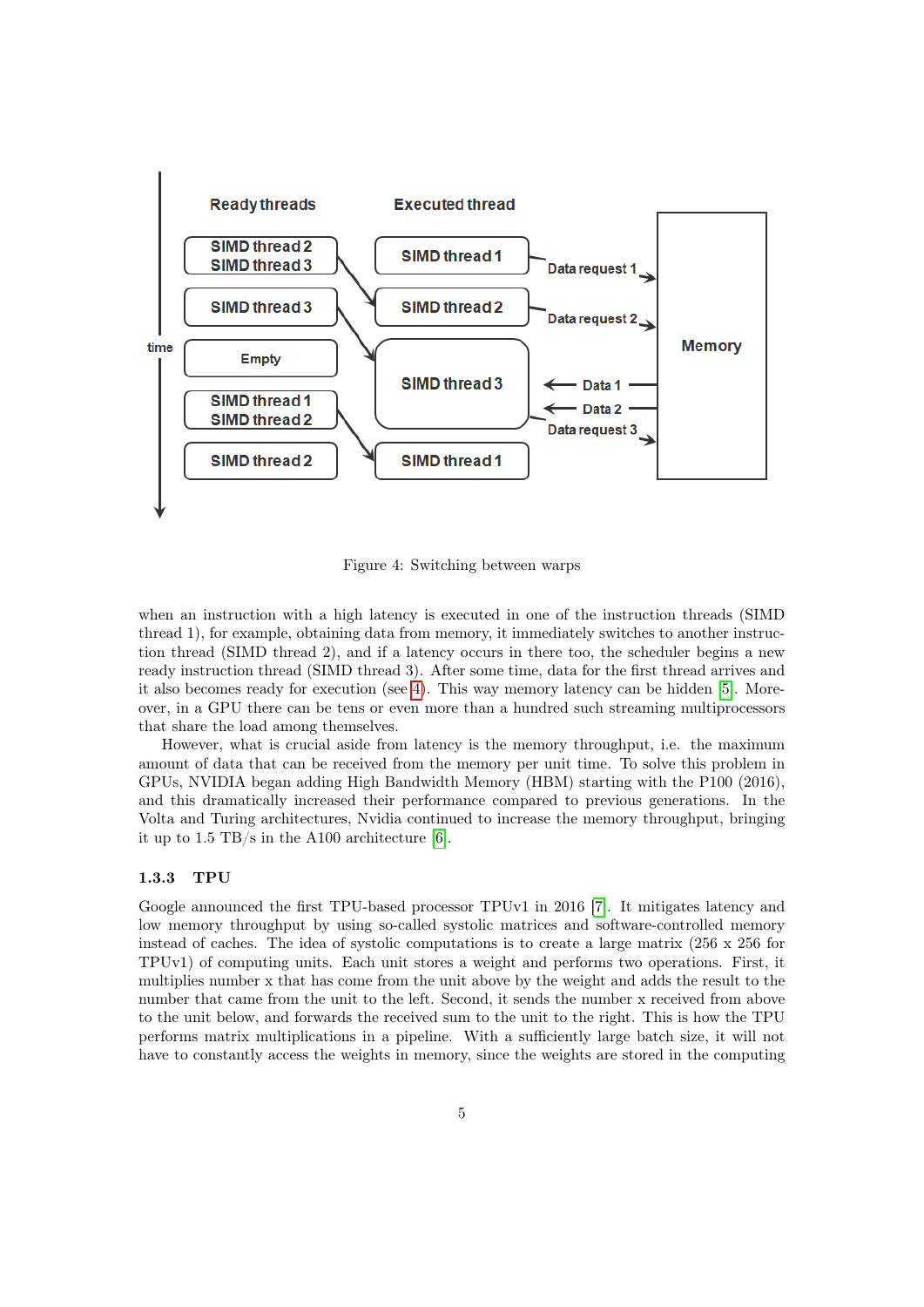units themselves. At that, having a batch size larger than the width of the systolic array, the TPU will be able to produce one result of multiplying a 256x256 matrix by a 256-long vector each cycle.

Also, unlike the CPU and the GPU that spend energy on constantly accessing registers, transferring values from registers to Arithmetic Logic Unit (ALU) and saving them back to the registers, the TPU can reuse input values and does not have to repeatedly access the registers. This is achieved due to the large number of ALUs in the TPU.

#### 1.3.4 Neuromorphic Approach

Despite significant advances and market dominance of the hardware discussed above, the AI systems based on them are still far from their biological counterparts. There is a gap in the level of energy consumption, flexibility (the ability to solve many different tasks), adaptability and scalability. However, such problems are not observed in the mammalian brain. In this connection, it can be assumed that, as it already happened with the principle of massive parallelism [\[8\]](#page-20-7), the implementation of crucial properties and principles of the brain operation could reduce this gap. As a response to this need, a neuromorphic approach to the development of AI systems has appeared in recent years.

The brain is an example of a fundamentally different, non von Neumann, computer. Unlike in classical neural networks executed in modern computing systems, in the brain:

- Neurons exchange information using discrete impulses spikes;
- All events occur asynchronously, there is no single process that explicitly synchronizes the work of all neurons;
- Learning processes are local and network topologies are non-layered;
- There is no common memory that universal processors would work with. Instead, a huge number of simple agents function in a self-organizing way.

## 2 Neuromorphic Approaches in Computing Systems

Today, many kinds of neural network accelerators are called neuromorphic AI systems to attract attention. To reduce the degree of uncertainty in classifying AI systems as neuromorphic, we propose a list of neuromorphic properties that appear to be useful in creating computing systems and have proven themselves in real-life projects:

- neural network based approach: the capability of learning (no need to set the parameters explicitly), the emergence of intellectual properties by linking a large number of relatively simple elements into a network,
- parallelism: parallel work of neurons, simultaneous execution of different tasks,
- asynchrony: no single synchronizing process,
- impulse nature of information transmission: minimum overhead for signal transmission and signal processing at the receiving neuron, resistance to noise,
- local learning: lower overhead for data transfer operations during learning, the ability to create unlimitedly large systems, continuous and incremental learning,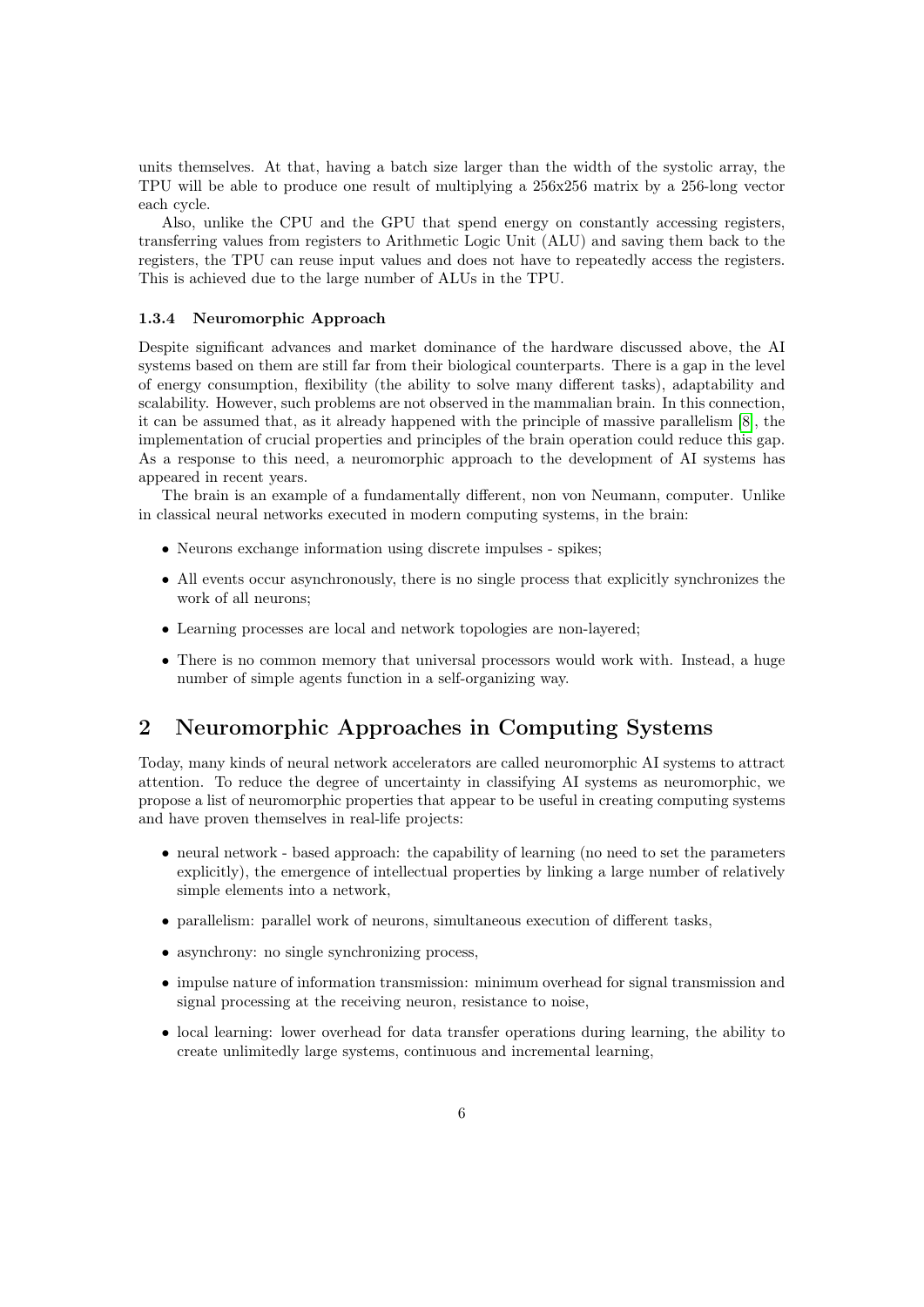- sparsity of data streams: event-driven signal processing, lower overhead for data transfer and data processing,
- analog computing: efficient hardware implementation.
- in-memory computing: no overhead for transferring intermediate data, no competitive memory access.

Let us consider neuromorphic properties in more detail in the following sections.

#### 2.1 Parallelism

Each biological neuron is an independent computer, but much slower than silicon processors. However, the number of biological neurons in the brain that perform coordinated work reaches 87 billion. Back in the late 1980s, researchers [\[8\]](#page-20-7) came to the conclusion that massively parallel architectures would be required for the efficient operation of neural networks. It was the massive use of the highly parallel architectures (GPU) that had ensured the current success of neural networks.

## 2.2 Asynchrony

However, parallelism by itself does not always give the desired computing effect when synchronization between computing nodes is required. Then, according to Amdahl's law, the synchronization overheads grow non-linearly as the number of computers increases, thus limiting the gain from parallelism. But the brain seems to have no mechanism that explicitly synchronizes the work of all neurons. Biological neurons work asynchronously, which makes it possible to bypass the limitations of Amdahl's law.

## 2.3 Impulse Nature of Information Transmission

In the brain, information is transmitted in the form of nerve impulses, i.e. abrupt, short changes in potential that travel along nerve fibers and always have the same duration and amplitude. Spiking Neural Network (SNN) is a popular mathematical model that describes the impulse nature of information (see [5\)](#page-7-0). In SNNs, neurons exchange spikes, i.e. elementary events that have no attributes other than the time of their generation. In that, the transmission of a spike from neuron to neuron does not occur instantly, but requires some time that varies for different pairs of neurons. Thus, each synapse can be characterized not only by the weight w but also by the time delay d. Spike times and delays serve as a mechanism for explicitly introducing time into the computing model.

Information transmission in the form of impulses appears to have key advantages as compared to transmission of real numbers, used in traditional neural networks:

- data can be transferred between neurons in a simple asynchronous way,
- SNNs make it possible to work with dynamic data, as it explicitly includes a time component. In SNN, information is encoded based on the time of spike generation and the presence of a delay in spike propagation from neuron to neuron,
- SNN is a complex non-linear dynamic system,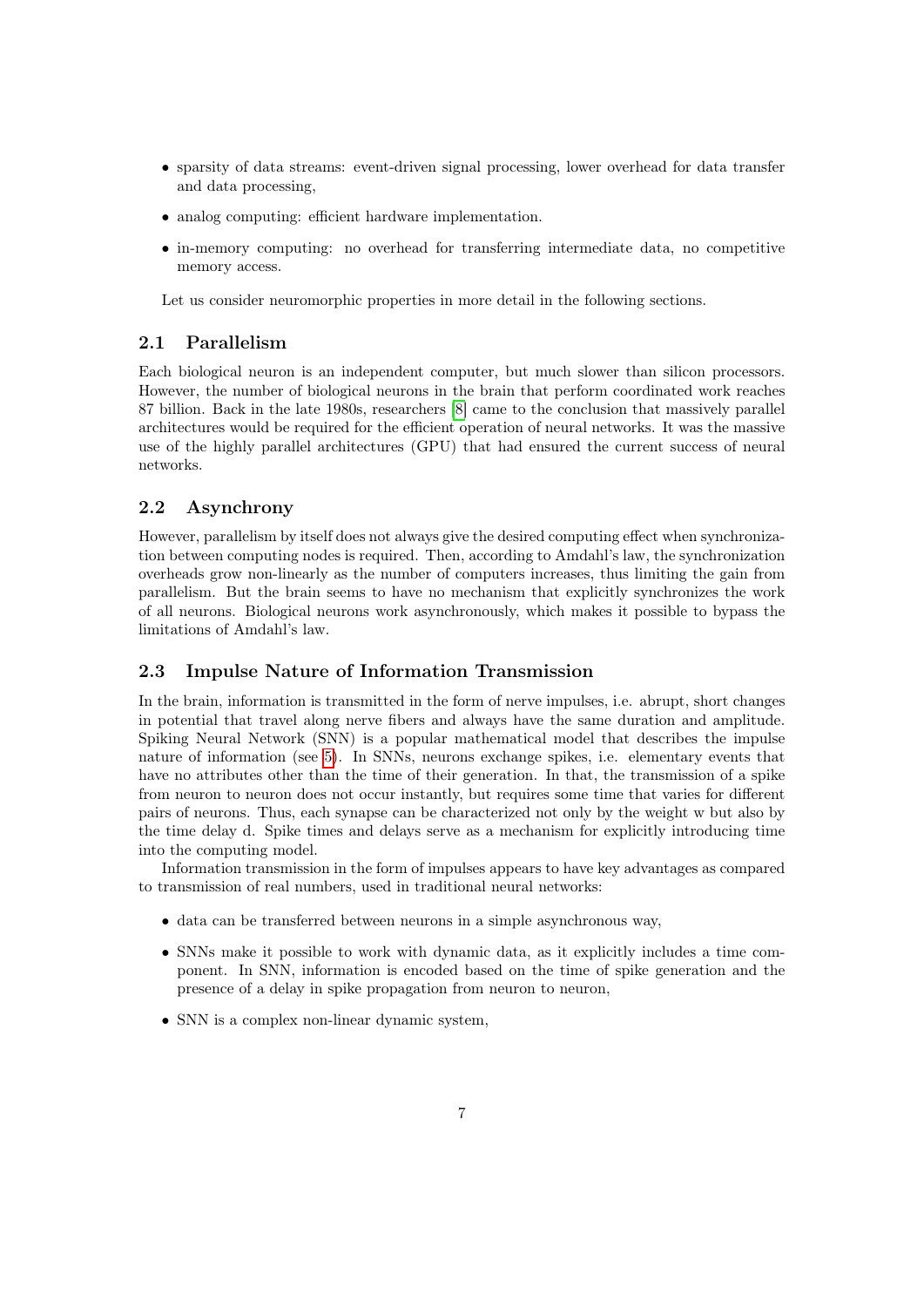

<span id="page-7-0"></span>Figure 5: Spiking model vs. classical model [\[25\]](#page-21-1).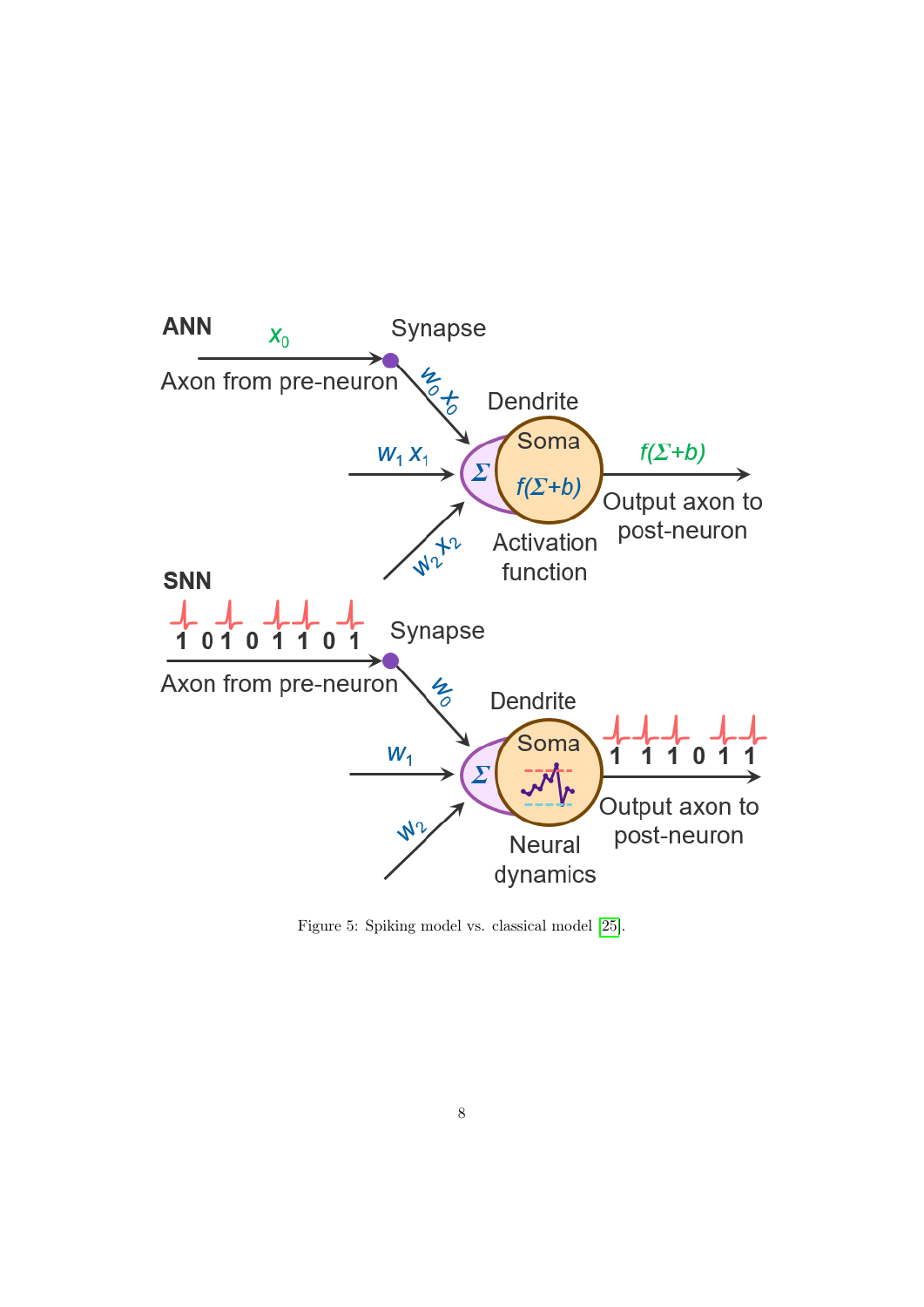• it is energy efficient. The activity of a neuron is reduced to its reaction to the arriving spike, hence after this reaction is complete, the neuron goes into an inactive state that does not require energy. Thus, at each moment of time only a small part of neurons in the network is in the 'operating mode' and consumes energy.

However, today we see only a few SNN applications in practical tasks. In addition to difficulties with hardware, classical algorithms still outperforms SNN in problem solving quality. Despite a large number of academic papers demonstrating solutions of model problems, SNN training and SNN topologies remain open issues.

#### 2.4 Local Learning

The learning of classical neural networks is based on the backpropagation algorithm, which is a special case of the gradient descent method [\[4\]](#page-20-3). The use of gradient descent methods in the brain is hardly realistic because it would be necessary to bring to each neuron a corrective signal that is computed somewhere based on the results of the network. This means that a feedback system is also required. But even if it were available, it is unclear how two complementary connection systems (direct and reverse) would exchange information about the weight value in them. This problem is called the weight transport problem [\[9\]](#page-20-8).

An alternative to backpropagation is learning methods built upon the principle of locality. The synaptic weight can be modified only on the basis of some activity characteristics of neurons linked by this synapse. In this case, the ideology of Reinforcement Learning (RL) is often used when the correctness of the network decisions is evaluated by delayed signals of reward and punishment.

In the case of SNNs, the laws of synaptic plasticity used for learning are quite diverse, but many of them are modification of the so-called Spike Timing Dependent Plasticity (STDP) [\[10\]](#page-20-9). In the STDP model, the synapses that received spikes shortly before the neuron generated the spike, are strengthened, while the synapses that received spikes after the neuron generated the spike, are weakened. Local learning enables preserving the principle of asynchronous network operation, hence it is applicable to networks of unlimited size. In addition, in many models of synaptic plasticity, it is possible to implement a change in synaptic weights without multiplication operations.

## 2.5 Sparsity of Data Streams

As known [\[11,](#page-20-10) [12\]](#page-20-11), less than 10% of neurons in the brain are usually active simultaneously. It is very unlike the inference mode of classical neural networks, in which all neurons are involved in computations. This is determined by the following factors.

The first factor is a high similarity of the subsequent frames. The transmission of the changed part of the signal only allows to decrease traffic dramatically, making the data sparse in time (temporal sparsity). For example, in computer vision, instead of transmitting information about each pixel of the image every tick of time, it is possible to transmit only the events of changing the intensity of specific pixels. This approach is used in event-based cameras like Dynamic Vision Sensors (DVS) that can generate an output signal immediately in a spike form.

The second factor is a threshold value of the membrane potential. Below the threshold, the neuron is silent even in the presence of an input signal. The resulting sparsity in data streams is called spatial (spatial sparsity). A similar idea is implemented in the ReLU activation. The significant number of neurons have an output equal to zero but, when computing on the GPU, these zeros will be multiplied anyway just as other numbers.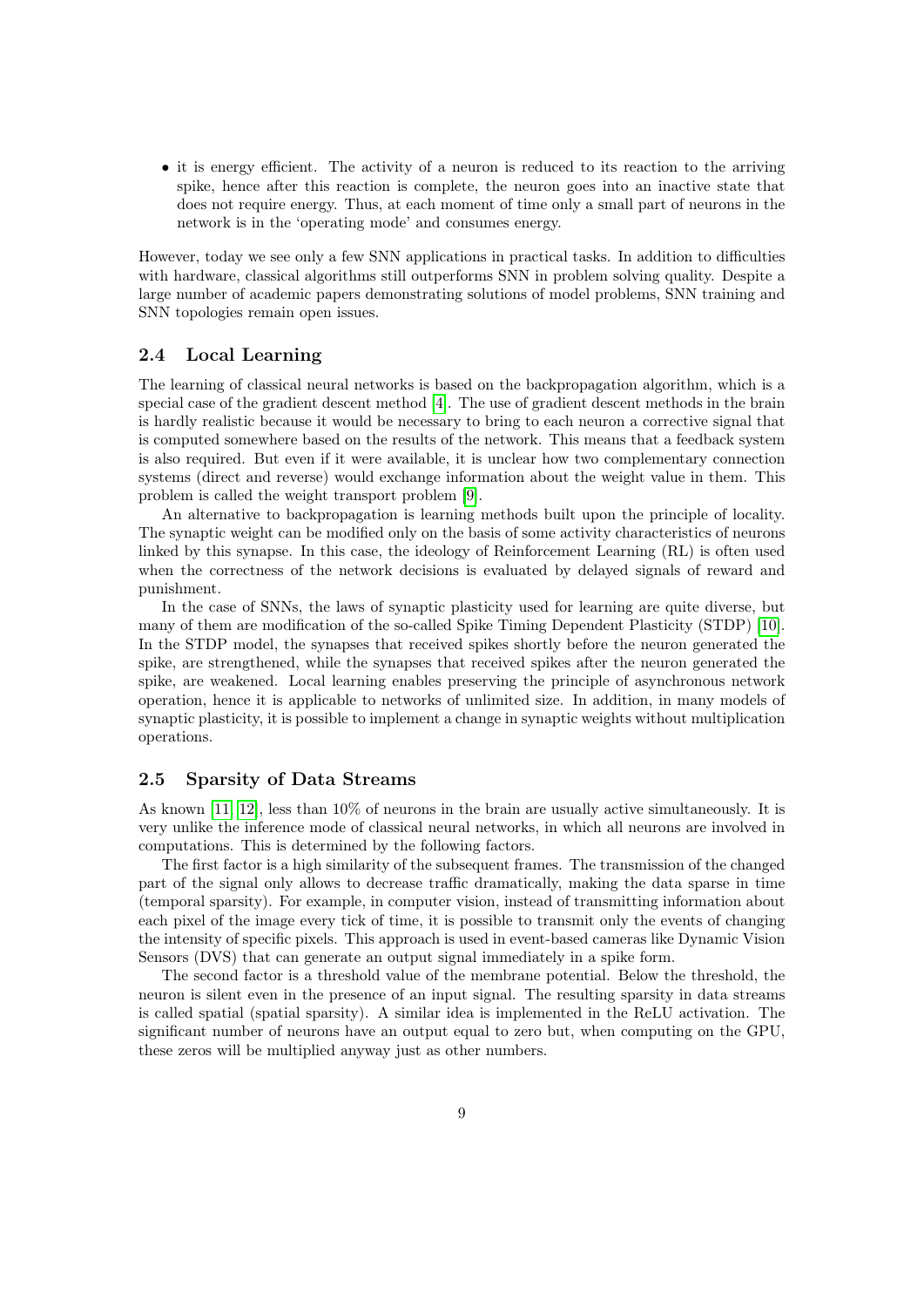The third factror is the sparseness of the graph of neural connections. No fully connected layers have been found in the biological brain. Each neuron has a rather limited number of connections  $(\bar{5},000)$ . The sparsity of the data flow, conditioned by the network topology, is called structural (structural sparsity). For example, as shown in [\[13\]](#page-20-12), in deep networks it is possible to zero more than 90% of the weights of connections, while maintaining the network performance.

## 2.6 Analog Computing

The digital representing and processing information uncovers the potential of numerical methods. However, in terms of the number of computational elements, this approach is expensive. An alternative approach is analog circuits. In AI systems, analog circuits can be used for two purposes: modeling the membrane potential dynamics and modeling the synaptic operations. Let us consider them in more detail.

The behavior of biological neurons is usually modeled by a system of differential equations describing the membrane potential dynamics and the operation of ion pumps. In the absence of an analytical solution, the numerical solution of such a system of equations can be very costly. In the brain, neurons do not contain nodes that implement digital computation. They realize their functional with the help of analog computation (membrane potential dynamics). But there are other physical objects that demonstrate similar dynamics (for example, an RC circuit). Thus, a biological neuron can be modeled not only by numerically solved differential equations, but also by using a suitable analog circuit described by such equations. Analog neurons can be 10,000 times faster and more energy efficient [\[14\]](#page-20-13), and also they naturally support parallelism. The fundamental disadvantage of analog neurons is the impossibility of directly configure and debug them due to the lack of digital memory. Comparing analog implementations with digital ones, we note that analog neurons implement the 'one neuron – one computer' principle, while in digital devices one computing unit usually model many neurons by switching the context between them.

Another area where analog circuits are used is the implementation of synaptic operations. For example, the classical model of a neuron requires the computation of Multiply And Accumulate (MAC) operations that take the form:  $sum = W_1 * X_1 + ... + W_n * X_n$ ). It can be represented as a combination of Ohm's and Kirchhoff's laws:  $sum = I_1 * R_1 + ... + I_n * R_n$ , where current I plays the role of signal X, and resistance R expresses the value of weight W. In such a scheme, all elements of the multiply–accumulate operation are performed absolutely in parallel in one tick of time.

## 2.7 In-Memory Computing

When performing neural network emulation on the CPU/GPU, one core models a large number of neurons, sequentially switching context between them. This creates significant time and energy overhead for transferring neuron context values to memory and back. Nothing similar is observed in biological neurons.

A biological neuron implements the principle of in-memory computing. A biological neuron is simultaneously a device that stores its state (memory represented by the membrane potential and the strength of synaptic connections), and a device that performs computations. This approach is free of von Neumann's limitations rooted in physical separation of the shared memory and the processors. The principle of in-memory computing dictates that the memory of a neuron is isolated from the other neurons. This principle implies the 'one neuron – one computer' model, which is inherent to analog implementations of a neuron. However, in digital implementations, this approach is too wasteful since there is the possibility of modeling many neurons by one core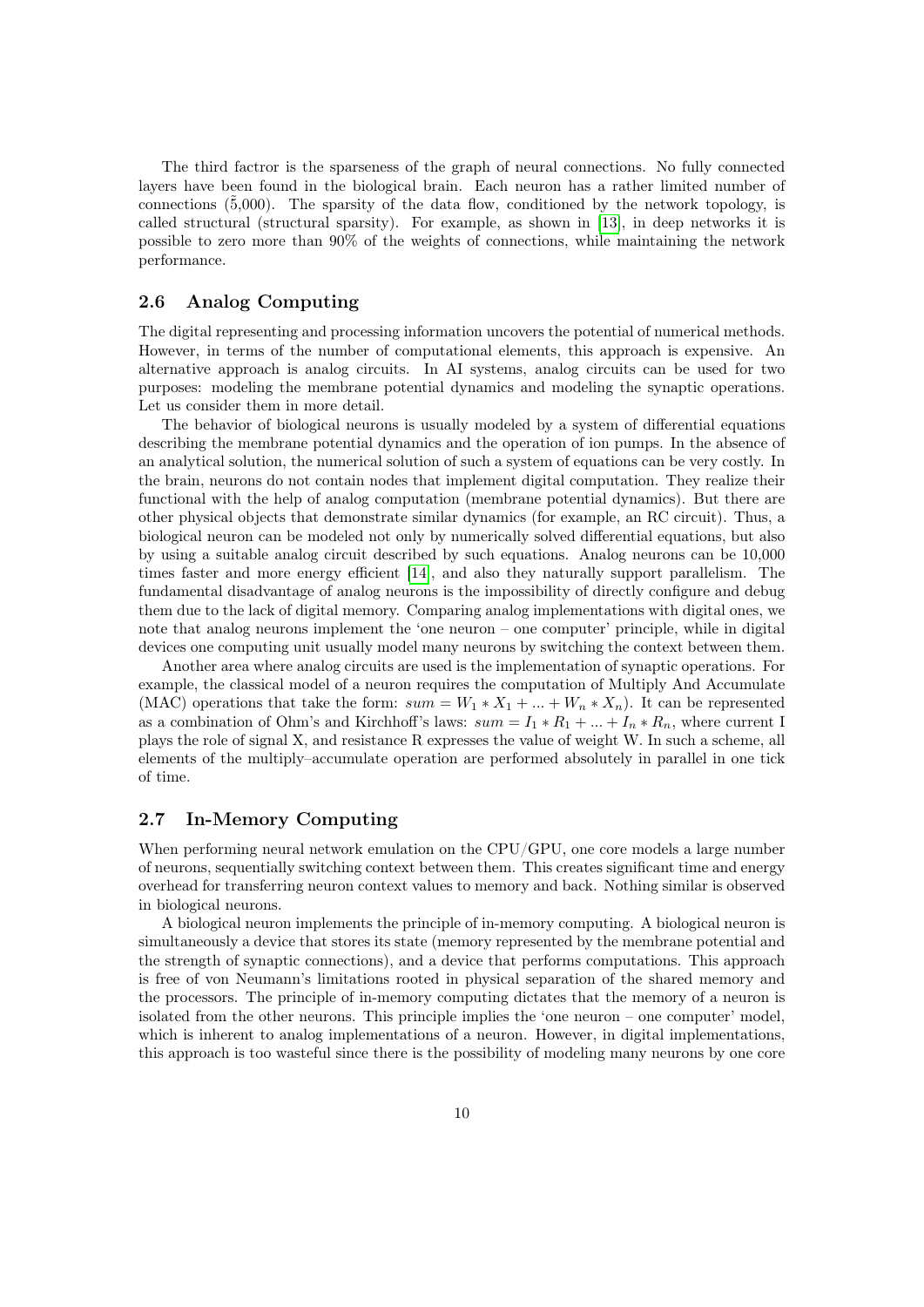due to context switching. That is why a hybrid approach is useful in digital implementations. The memory, located physically close to the computing core, is shared by a group of neurons that are modeled by that core (near-memory computing).

The Static Random Access Memory (SRAM) memory used for such solutions is rather expensive, and this limits the development of SRAM-based chips.

## 3 Neuromorphic Projects

The field of neuromorphic computing is still in its infancy and there is no consensus on what properties should be copied from the brain. Although the development of this field is far from complete, the first steps have already been taken. Next, we will consider existing projects and approaches that can be called neuromorphic based on the classification proposed in the previous section.

#### 3.1 TrueNorth

The TrueNorth project [\[15\]](#page-20-14) (2014, IBM), created under the auspices of the DARPA SyNAPSE program, is the world's first industrial neuromorphic chip.

The TrueNorth chip is digital, but it does not include general-purpose computational cores. The chip contains 4,096 neural cores, each simulating 256 spiking neurons in real time and contains about 100 Kbits of SRAM memory for storing the state of synapses. A digital data bus is used for communication between neurons and spikes are represented as Address Event Representation (AER) packets containing the identifier of the emitting neuron and the generation time. Multiplication and division are not supported in the digital circuits of TrueNorth neural cores, only addition and subtraction. The functioning of the neural core is not programmed; it is realized in the form of digital operations fixed at the hardware level.

Each neural core has 256 common inputs that can be arbitrarily connected to 256 neurons modeled in one core, i.e. one neuron cannot have more than 256 synapses. Moreover, the weight of each synapse is coded by 2 bits. This means that if neurons have excitatory and inhibitory synapses, the weight of synapses of each kind within one neuron can be only equal to one value. Such primitive coding scheme does not allow any learning algorithm to be realized directly on the chip.

TrueNorth is suitable for the execution of convolutional (CNN) and recurrent neural networks (RNN) [\[15\]](#page-20-14), but only in the inference mode. Another hardware platform (most frequently, GPU) should be used for the learning to be followed by the translation of the learned weights into a configuration of TrueNorth neurons.

As an example, the world's first event-based gesture recognition system was demonstrated at CVPR 2017 [\[16\]](#page-20-15). It consisted of a DVS camera and a TrueNorth chip, capable of recognizing ten gestures with 96.5% accuracy in 0.1 seconds of gesture demonstration with a consumption of 0.18 W.

A year later, at CVPR 2018 [\[17\]](#page-20-16), the same team presented an event-based stereo vision system, already consisting of two DVS cameras and eight TrueNorth chips, capable of determining the depth of a scene at 2,000 disparity maps per second, while remaining 200 times more energy efficient than other state-of-the-art solutions.

In 2019 [\[18\]](#page-20-17) they demonstrated a scene-understanding application that detects and classifies multiple objects in high definition aerial video at a throughput exceeding 100 frames per second.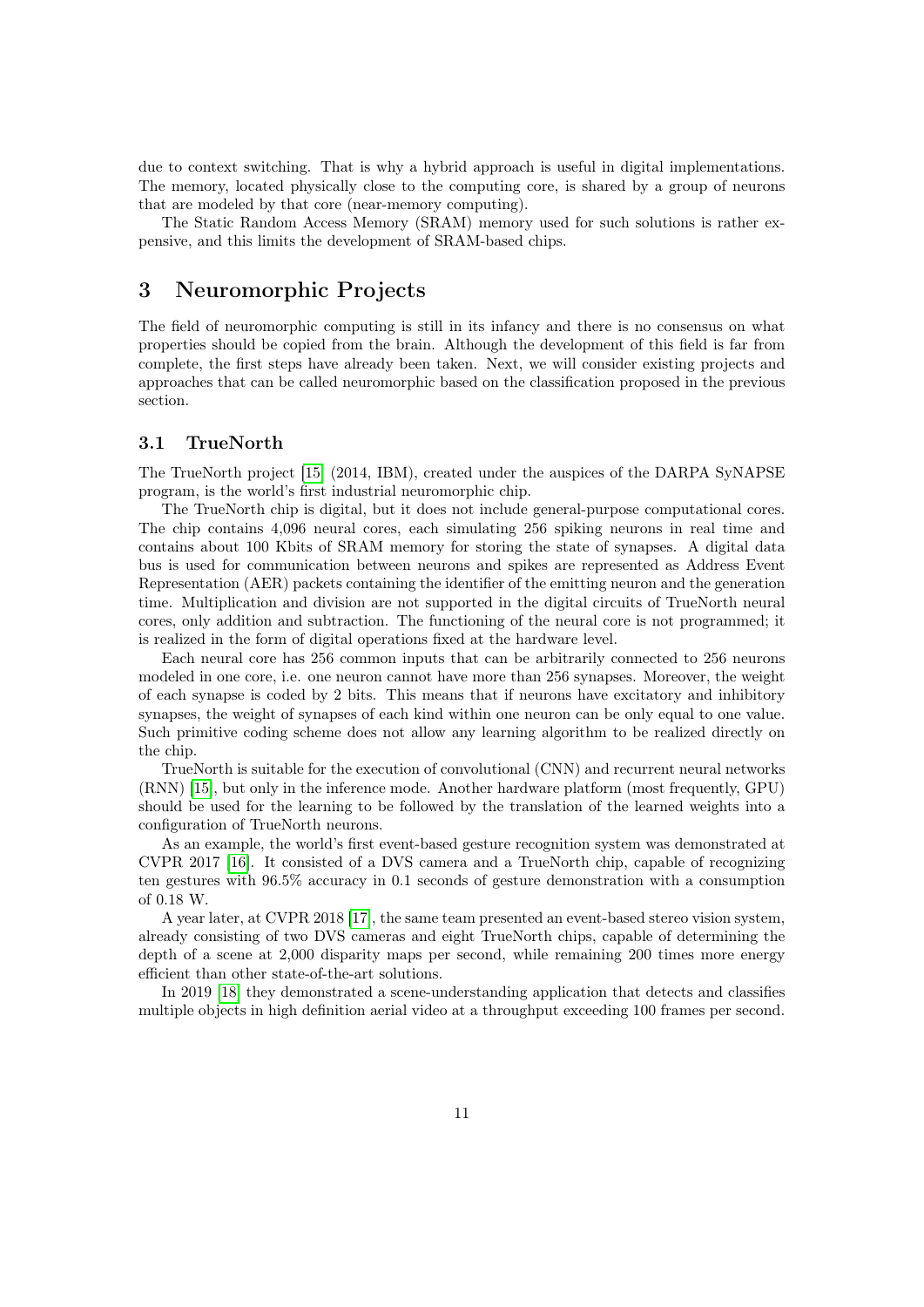## 3.2 Loihi

The Loihi project (2018, Intel) [\[19\]](#page-20-18) was the first neuromorphic chip with on-chip learning. A Loihi chip includes 128 neural cores, three Pentium processors, four communication modules for AER packet exchange. Each neural core simulates up to 1,024 spiking neurons and contains 128 Kbyte of SRAM to store the state of the synapses. Thus, a chip simulates approximately 128,000 neurons and up to 128,000,000 synapses. The neuron to neuron transmission of all the spikes is guaranteed, and if the flow of spikes becomes too intensive, the system simply slows down.

Synaptic weights can be from 1 to 9 bits and are dynamically modified, making it possible to learn directly on the chip. Besides the weight, the state of each synapse is described by a synaptic delay of up to 6 bits and some variable occupying up to 8 bits, which can be used as an auxiliary variable in the plasticity law. Local learning is realized by the procedure for recalculating the weights using the formula specified when configuring the core. The formula consists only of addition and multiplication operations.

A number of neurocomputers of different capacities have been created on the basis of Loihi. Pohoiki Springs is the most powerful among them. The system includes 768 Loihi chips combined into 24 modules that are positioned on one motherboard, thus simulating 100,000,000 neurons.

More than a hundred scientific groups around the world are using Loihi in research and applied problems [\[20\]](#page-21-2), for example, for recognition and segmentation of images and smells, processing data sequences, realization of a proportional integral differential controller (PID) based on a spiking network, finding the shortest paths in a graph, and others. Some problems are solved by converting the trained classical neural networks into the SNN form. In other projects, SNNs are trained by using surrogate gradient. At last, in several problems, local learning rules are applied. For example, local learning rules are utilized for robotic arm control [\[21\]](#page-21-0) and copter balancing [\[22\]](#page-21-3).

Intel announced the creation of the second version of the Loihi chip [\[23\]](#page-21-4) in 2021. One Loihi 2 chip still contains 128 neural cores, simulating 120,000,000 synapses and 1,000,000 programmable (rather than configurable) neurons. The chip is built using Intel4 7nm technology, contains 2.3 billion transistors and has an area of 31 mm2. Another feature of Loihi 2 is 3D multi-chip scaling, i.e. the possibility of combining multiple chips into one system in a 3D (rather than 2D) space, thereby providing lower overheads for communication between the chips.

Loihi 2 realizes a generalized event-based communication model based on local broadcasts and graded spikes (that is, non-binary spikes), in which the spike value is coded by up to 32 bits. In this model, the spikes generated in the system can have amplitude, making it similar to NeuronFlow (considered below).

Alongside Loihi 2, Intel researchers introduced the Lava framework [\[24\]](#page-21-5). It is a cross-platform, open-source framework that offers a new paradigm for describing process-based computing. Lavahas implementations for CPU, GPU and Loihi 2.

#### 3.3 Tianjic

The Tianjic project (2019, Tsinghua University) [\[25\]](#page-21-1) is the first hybrid chip that can work effectively with both ANNs and SNNs. This possibility comes from the reuse of the same parts of circuits for dealing with different types of neural networks. The additional overhead for such versatility is only 3% of the chip area. Thus, with the Tianjic chip, it is possible to combine architectures of neural networks of different nature (ANN and SNN) within one system. One Tianjic chip contains 156 neural cores, simulating 40,000 neurons and 10,000,000 synapses. Each core contains 22 Kbyte of SRAM. The digital data bus is used for communication between the cores, and the signals are represented as AER packets. Scaling is achieved by combining chips into a 2D mesh network. On-chip learning is not supported. The neural network must be pre-trained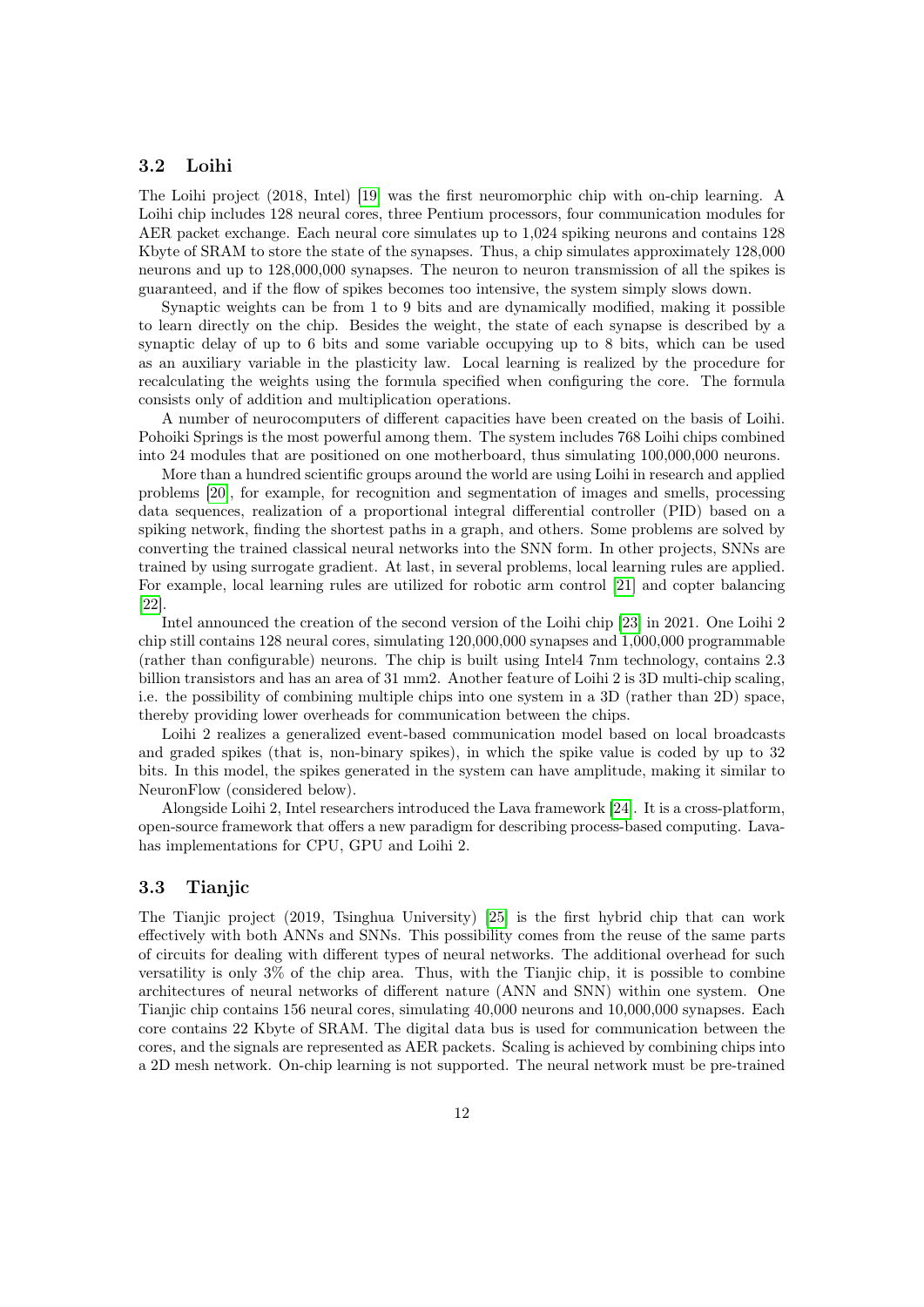on another platform (most frequently, GPU) and transferred into the Tianjic configuration to work in the inference mode. Running SNN on Tianjic is 22 times faster and 10,000 times more energy efficient than on GPU. For ANNs, the gains are also significant:

- LSTM networks are 467 times more energy efficient,
- MLPs are 723 times more energy efficient and 35 times faster in terms of frame rates,
- CNNs are 53 times more energy efficient and 101 times faster in terms of frame rates.

An example of using just one Tianjic chip to create a bicycle motion control system is presented in [\[25\]](#page-21-1) , which includes real-time object detection (CNN), object tracking (CANN), voice control (SNN), obstacle avoidance and balance control (MLP). Another SNN, called a Neural State Machine (NSM), was used to integrate neural networks with each other.

#### 3.4 SpiNNaker

The SpiNNaker project (2011, The University of Manchester) [\[26\]](#page-21-6) was the first hardware platform designed exclusively for SNN research. The second generation of the platform SpiNNaker 2 (2018, Dresden University of Technology and The University of Manchester) [\[27\]](#page-21-7) is being developed as part of the European Human Brain Project.

SpiNNaker is not a chip - it is a massively parallel computer. Its main component is a specially designed microcircuit that has 18 Mbyte of SRAM and 144 ARM M4 microprocessors. These microprocessors have a very limited set of instructions (for example, they do not support division), but they have high performance and low power consumption. The second generation SpiNNaker added support for rate-based DNN, a whole layer of accelerators for numerical operations (exp, log, random, mac, conv2d) and dynamic power management (different voltages and frequencies for different tasks).

Chips are mounted on boards with 56 chips per board. The boards are mounted into racks of 25 in each rack. The racks are combined into cabinets of 10 in each cabinet. All of these make up the SpiNNaker neurocomputer with 106 processors [\[28\]](#page-21-8) together with the control PC.

The operation of chips within the entire computing system is asynchronous in relation to each other. This gives the entire system more flexibility and scalability but leads to necessity of using AER packets for spike representation. Different communication strategies may be used (multicast, core-to-core, nearest neighbor).

With SpiNNaker, researchers can solve the problem of modeling the biological brain structures. The real-time simulation of a 1 mm2 cortical column (77,000 neurons, 285,000,000 synapses, 0.1 ms time-step) was demonstrated in [\[29\]](#page-21-9), while the best result of this benchmark on the GPU is two times slower than real time. Thanks to the asynchrony of SpiNNaker, modeling of a 100 mm2 column, instead of a 1 mm2 one, can be achieved by simply increasing the number of computational modules in the system, which is already unattainable for the GPU due to synchronization limitations.

#### 3.5 BrainScaleS

The BrainScaleS project (2020, Heidelberg University) [\[30\]](#page-21-10) is an ASIC device developed as part of the European Human Brain Project. The main idea of BrainScaleS is to emulate the work of spiking neurons applying analog computations. Electronic circuits are used for analog computations. Such electronic circuits are described by the differential equations resembling the equations expressing behavior of membrane potential in biological neurons. One electronic circuit with a resistor and a capacitor corresponds to one biological neuron.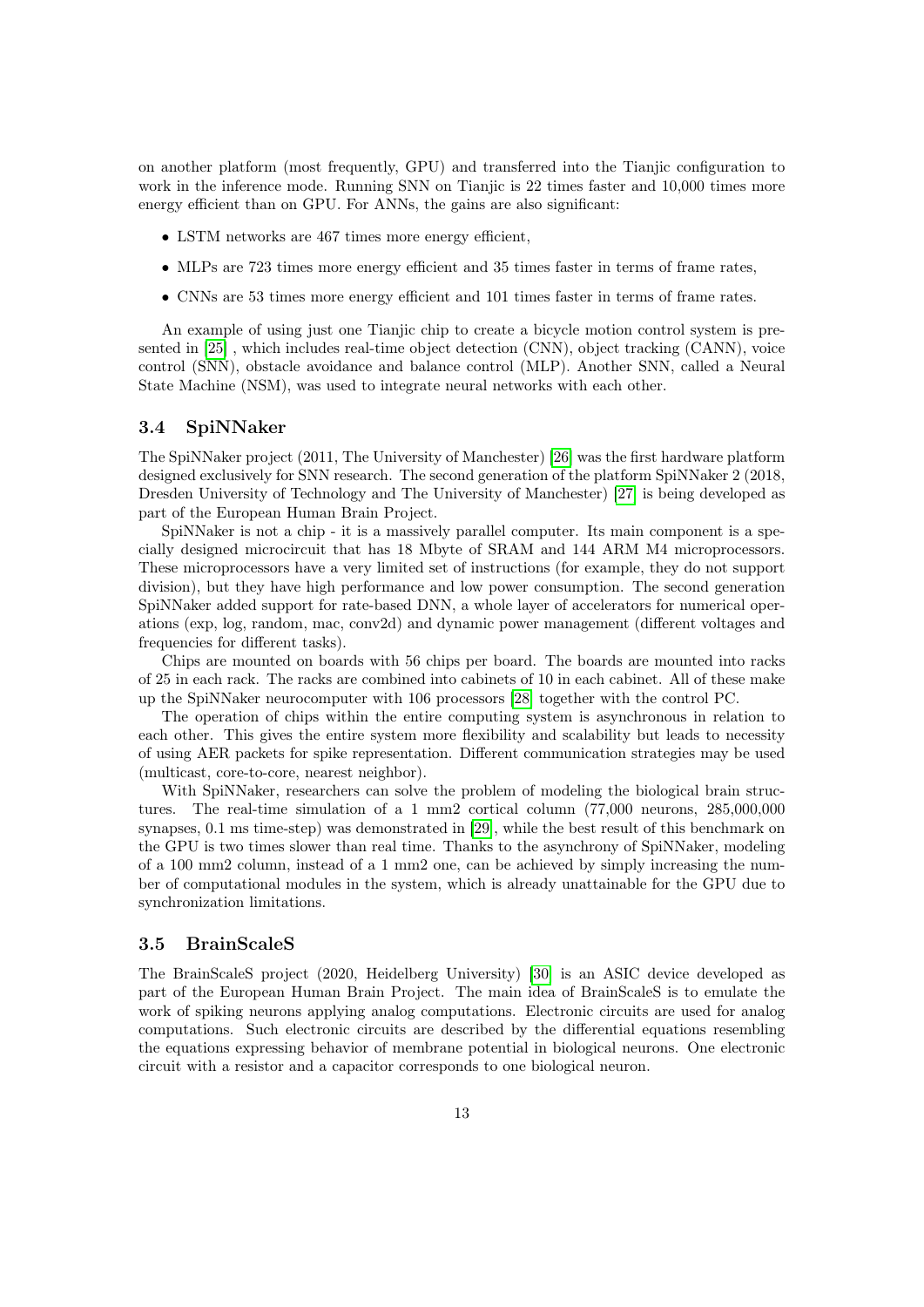The first version of BrainScaleS was released as early as 2011, but it did not allow onchip learning. In the second version, several digital processors were added to support local learning (STDP), in addition to the block of analog neurons. The digital data bus is used for communication between neurons using spikes in the form of AER packets. One chip can emulate 512 neurons and 130,000 synapses. The studies [\[14,](#page-20-13) [31\]](#page-21-11) showed that a BrainScaleS neuron could work 10,000 times faster than a biological neuron in the analog implementation. Besides SNN emulation, BrainScaleS can be useful with classical ANNs, performing a matrix-vector multiplication operation in the analog mode.

The main disadvantage of the analog model of a neuron, based on an electrical circuit, is its inflexibility, i.e. the impossibility of changing the neuron model. The relatively large size of the analog neuron is another significant drawback. Works [\[32,](#page-21-12) [33\]](#page-21-13) give examples of applying BrainScaleS to solve the problems of handwritten digit recognition (MNIST), speech recognition by SNN, and also a number of problems in the domain of ANN. For instance, for the spiking MNIST dataset, the classification accuracy was 97.2% with a latency of 8 µs, a release of 2.4 µJ per image, and a total consumption of 0.2 W for the entire chip connections. The learning was on-chip, but the surrogate gradient methods were used [\[32\]](#page-21-12). The paper [\[34\]](#page-21-14) demonstrates the possibility of local learning for BrainScaleS in the Reinforcement Learning tasks using the R-STDP algorithm. The system was trained to control a slider bar in a computer game similar to Atari PingPong.

BrainScaleS is not the only ASIC for simulating analog neurons: the NeuroGrid project [\[35\]](#page-21-15) (2009, Stanford University) was based on the same idea. However, it was decided to exclude it from this review because the project seems to have been abandoned (the latest updates were in 2014).

#### 3.6 NeuronFlow

The NeuronFlow project [\[36\]](#page-21-16) (2020, GrAI Matter Labs) presented the GrAIOne chip. The project implements an idea of creating an accelerator to speed up sparse computations and to deal with event-based data. The chip is capable of accelerating both ANN and SNN but it does not support on-chip learning.

GrAIOne contains 196 neural cores simulating 200,704 neurons. Each core contains 1,024 neurons and SRAM for storing the state. The cores communicate via the digital data bus using AER packets.

The term NeuronFlow denotes an architecture with the underlying idea to speed up computations by using a high correlation of frames in data-flow processing tasks (audio, video). For example, each next frame differs only a little from the previous one in a regular video. Therefore, most neuron activations for the two consequent frames will also be very similar. Then it is possible to avoid sending activation from one neuron to another if it has not changed significantly from what it was at the previous step. This approach gives an opportunity to drastically reduce the number of synaptic operations (multiplications of weights by input values) and memory access operations. Thus, the NeuronFlow architecture is suitable only for processing slowly changing data; otherwise, its advantages are cancelled out.

The paper [\[37\]](#page-21-17) demonstrates the optimization of the PilotNet neural network operation by reducing the number of floating point operations by 16 times. PilotNet is Nvidia's architecture for controlling the steering wheel of an unmanned vehicle. The network receives an image from the front view camera as an input and calculates the steering wheel angle.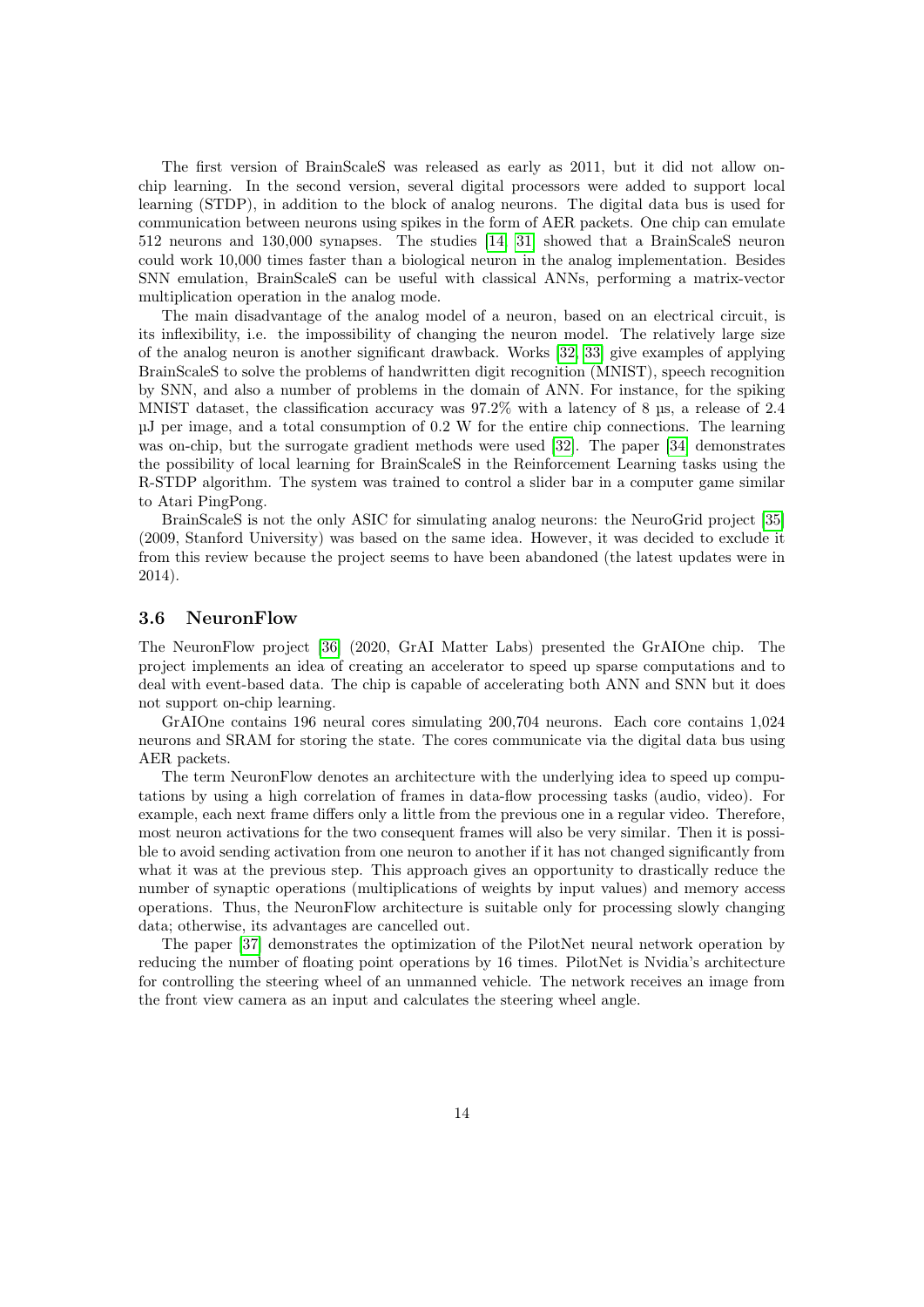## 3.7 DYNAP

DYNAP (Dynamic Neurormorphic Asynchronous Processors) is a family of solutions from SynSence, a company from the University of Zurich. The company has a patented event-routing technology for communication between the cores.

According to [\[38\]](#page-21-18), the scalability of neuromorphic systems is mainly limited by the technologies of communication between neurons, and all other limitations are not so important. Researchers at SynSence invented and patented a two-level communication model based on choosing the right balance between point-to-point communication between neuron clusters and broadcast messages within clusters. The company has presented several neuromorphic processors (ASICs): DYNAP-SE2, DYNAP-SEL and DYNAP-CNN.

The Dynap-SE2 and Dynap-SEL chips are not commercial projects and are being developed by neuroscientist as tools for their research. But Dynap-CNN (2021 tinyML) is marketed as a commercial chip for efficient execution of CNNs converted to SNNs. Whereas the Dynap-SE2 and Dynap-SEL research chips implement analog computing and digital communication, Dynap-CNN is fully digital.

Dynap-SE2 is designed for feed-forward, recurrent and reservoir networks. It includes four cores with 1k LIFAT analog spiking neurons and 65k synapses with configurable delay, weight and short term plasticity. There are four types of synapses (NMDA, AMPA, GABAa, GABAb). The chip is used by researches for exploring topologies and communication models of the SNN.

Main distinctive features of Dynap-SEL chip are support for on-chip learning and large fanin/out network connectivity. It has been created for biologically realistic networks emulation. The Dynap-SEL chip includes five cores, only one of which has plastic synapse. The chip realizes 1,000 analog spiking neurons and up to 80,000 configurable synaptic connections, including 8,000 synapses with integrated spike-based learning rules (STDP). Researchers are using the chip to model cortical networks.

The Dynap-CNN chip has been available with the Development Kit since 2021. Dynap-CNN is a 12 mm2 chip, fabricated in 22nm technology, hosting over one million spiking neurons and four million programmable parameters. Dynap-CNN is completely digital and realizes linear neuron model without leakage. The chip is best combined with event-based sensors (DVS) and is suitable for image classification tasks. In the inference mode the chip can run a SNN converted from a CNN, in which there may be not more than nine convolutional or fully connected layers and not more than 16 output classes. On-chip learning is not supported. The original CNN must be initially created with PyTorch and trained by classical methods (for example, on GPU). Further, using the Sinabs.ai framework (an open source PyTorch based library), the convolutional network can be converted to a spiking form for execution on Dynap-CNN in the inference mode.

Dynap-CNN has demonstrated the following results:

- CIFAR-10: 1mJ at 90% accuracy,
- attention detection: less than 50 ms and 10 mW,
- gesture recognition: less than 50 ms and 10m W at 89% accuracy,
- wake phrase detection: less than 200 ms at 98% sensitivity and false-alarm rate less than 1 per 100 hours (office background).

#### 3.8 Akida

Akida [\[39\]](#page-22-0) is the first commercial neuromorphic processor, commercially available since August 2021. It has been developed by Australian BrainChip since 2013. Fifteen companies, including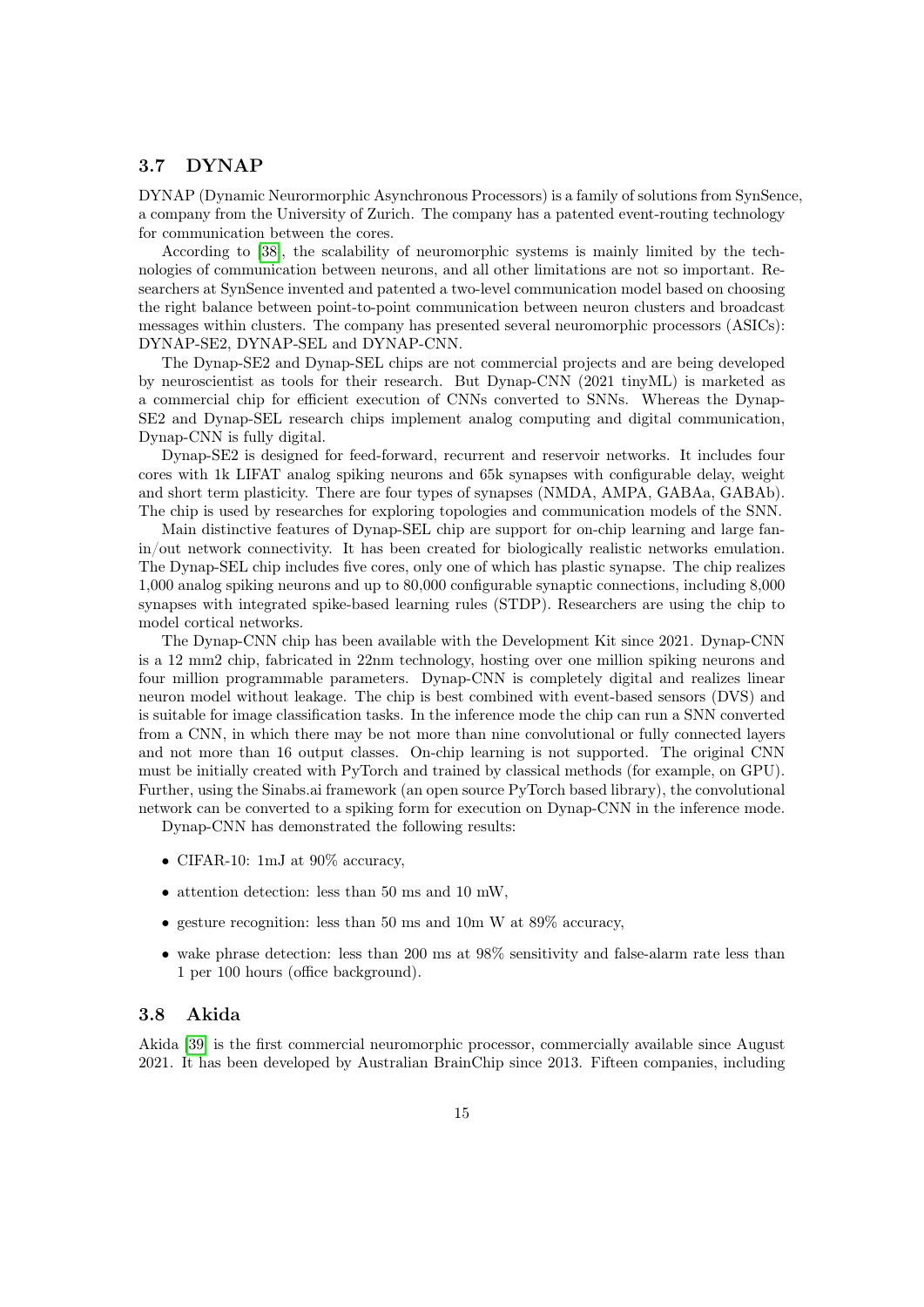NASA, joined the early access program. In addition to Akida System on Chip (SoC), BrainChip also offers licensing of their technologies, providing chip manufacturers a license to build custom solutions.

The chip is marketed as a power efficient event-based processor for Edge computing, not requiring an external CPU. Power consumption for various tasks may range from 100 µW to 300 mW. For example, Akida is capable of processing at 1,000 frames/Watt (compare to TrueNorth with 6,000 frames/Watt). The first generation chip supports operations with convolutional and fully connected networks, with the prospect to add support of LSTM, transformers, capsule networks, recurrent and cortical neural networks. ANN network can be transformed into SNN and executed on the chip.

One Akida chip in a mesh network incorporates 80 Neural Processing Units (NPU), which enables modeling 1,200,000 neurons and 10,000,000,000 synapses. The chip is built at TSMC 28 nm. In 2022, BrainChip announced the second generation chip at 16 nm.

Akida's ecosystem provides a free chip emulator, TensorFlow compatible framework MetaTF for transformation of convolutional and fully connected neural networks into SNN, аnd a set of pre-trained models. When designing a neural network architecture for execution at Akida, one should take into account a number of additional limitations concerning the layer parameters (e.g. maximum convolution size is 7, while stride 2 is supported for convolution size 3 only) and their sequence.

The major distinctive feature is that incremental, one-shot and continuous learning are supported straight at the chip. At the AI Hardware Summit 2021 BrainChip showed the solution capable of identifying a human in other contexts after having seen him or her only once. Another product by BrainChip is a smart speaker, that on having heard a new voice asks the speaker to identify and after that calls the person by their name. There results are achieved with help of a proprietary local training algorithm on the basis of homeostatic STDP. Only the last fully connected layer supports synaptic plasticity and is involved in learning.

Another instructive case from the AI Hardware Summit 2021 was a classification of fastmoving objects (for example, a race car). Usually, such objects are off the frame center and significantly blurred but they can be detected using an event-based approach.

## 4 Memristors

The neuromorphic hardware systems discussed above are based on the existing complementary metal-oxide-semiconductor (CMOS) technology. There is no direct similarity at the level of physical mechanisms between CMOS devices and elements of biological neural networks, and because of this, CMOS devices can only numerically simulate biological neural networks.

The interest in neuromorphic systems that follow the rules of biological learning, has prompted to explore alternative technologies closer to the biological prototypes. Currently, the most mature technology of this kind is memristors. A memristor is a two-terminal device capable of changing its conductivity depending on the voltage/current applied to the terminals. Such an element was theoretically predicted in 1971, and its practical existence was experimentally demonstrated in 2008. In subsequent years, it was discovered that many materials, mainly at the nanometer scale, can exhibit memristive properties with different physical mechanisms of conductivity switching [\[40\]](#page-22-1).

Now, there are two main directions of memristor usage in neuromorphic applications: vectormatrix multiplication in memory and spiking neural networks.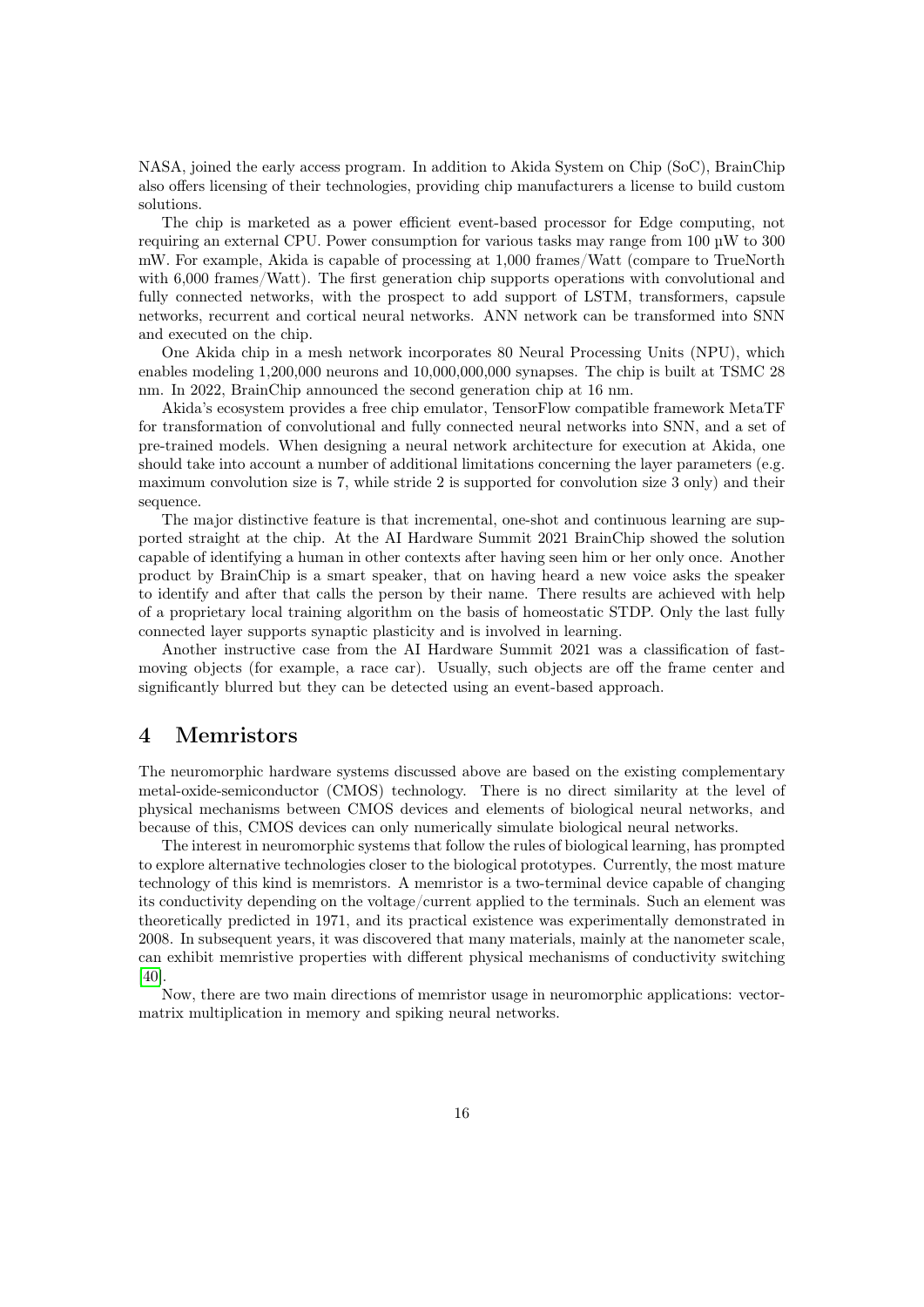

<span id="page-16-0"></span>Figure 6: Typical  $3\times3$  memristor crossbar used in neuromorphic applications

## 4.1 Vector-Matrix Multiplication in Memory

Main operations of classical neural networks, built upon CMOS technology, are as follows: multiplication, addition and activation function computation. Weights of neural networks are generally stored in SRAM or DRAM cells. CMOS circuits are scalable but the available scalability is still not enough for many neural network applications. Besides, SRAM cell size is too great for high-density integration, while DRAM cells require periodical refreshing to prevent data loss. In neural computation, it is frequently needed to extract data from the memory, transfer data to the computing core, perform computations, and then send the results to the memory through the same data bus. Such an operation sequence being applied to a large amount of data stored in the memory causes a significant computation speed limitation and a large power consumption. This factor substantively limits efficiency of the deep learning technique in the field of big data [\[41\]](#page-22-2).

Memristor crossbar circuits make it possible to combine addition, multiplication and data storage in a single element. Crossbar is a junction of conducting wires, placed perpendicularly to each other, with memristors positioned at the intersections (see [6\)](#page-16-0). As it is seen, data are processed and stored in the crossbar. It leads to saving chip space and achieving very low energy consumption.

Researchers have developed various topologies and training algorithms for memristor based neural networks. In the study [\[42\]](#page-22-3) it was demonstrated a one-layer neural network with a 128×64 memristor massive. During The experiment the 89.9% accuracy of image recognition for MNIST data set was achieved. In [\[43\]](#page-22-4) researchers demonstrated convolutional neural network (CNN) based on eight 2048 cells memristor arrays The recognition accuracy for MNIST exceeded 96%. This neuromorphic system outperforms the Tesla V100 110 times in energy efficiency (11 GOPS/W) and 30 times in performance density(1.2 GOPS/mm2). The study [\[44\]](#page-22-5) demonstrated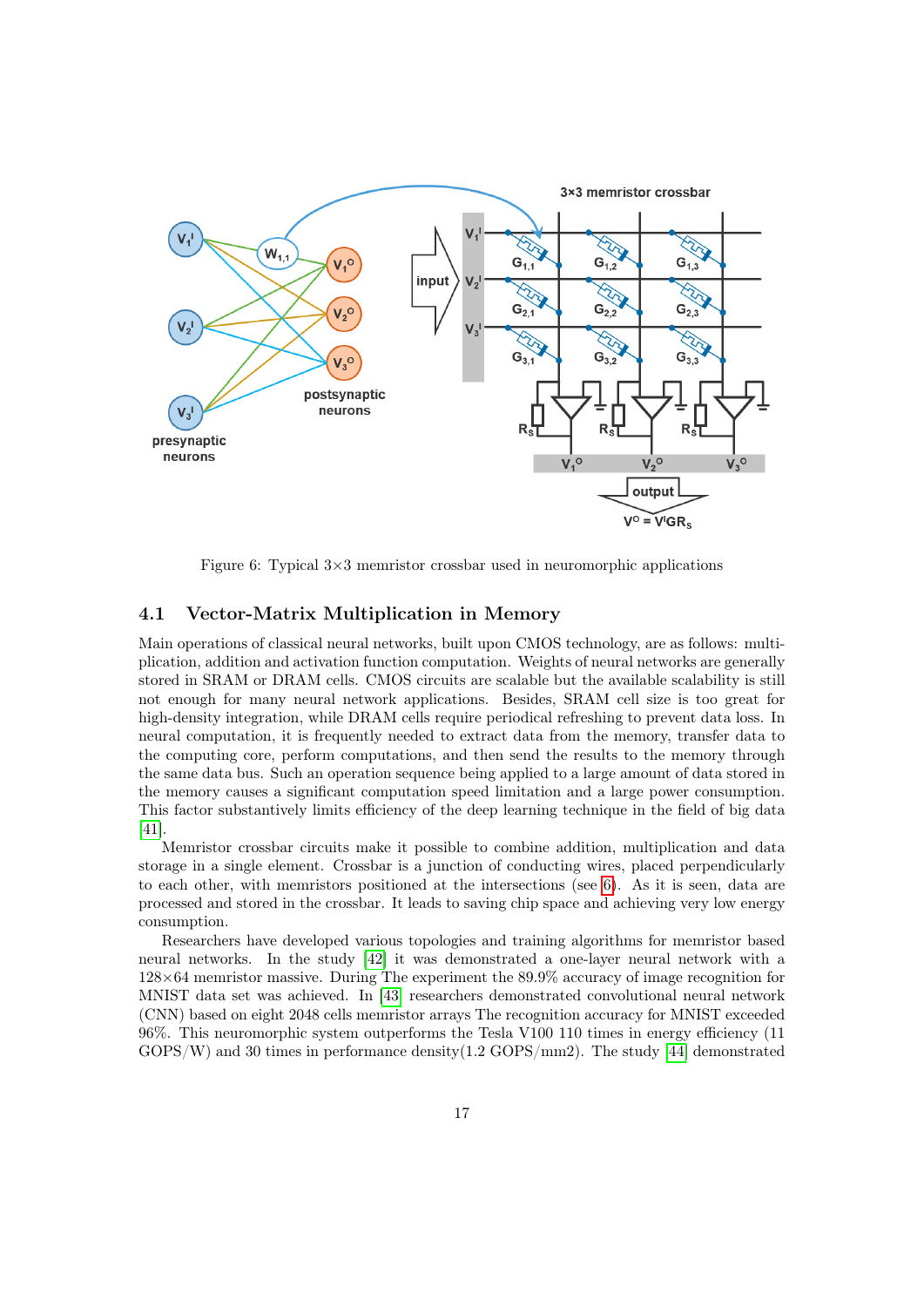a two-layer recurrent neural network (RNN) based on 14 memristor LSTM blocks. This network achieved 79.1% accuracy for the task of a human walking classification on the USF-NIST data set

## 4.2 Spiking Neural Networks

Hardware demonstrations of SNNs with the use of memristor devices have mostly focused on the unsupervised learning. Synaptic weights change in accordance with the biologically realistic STDP rule. It was experimentally shown that if appropriate signal forms are used then memristor devices can show the weight adaptation behavior similar to STDP. Apart from demonstrations of singular memristor devices [\[45\]](#page-22-6), IBM demonstrated an integrated neuromorphic core with 256 neurons, based on CMOS technology, and 65,536 synapses, based on double-pole memristor. These neurons were capable for on-chip learning with a simplified STDP model. The work of the device was demonstrated on the problem of patterns autoassociation [\[46,](#page-22-7) [47\]](#page-22-8).

Other studies based on selection of switching mechanisms and dynamic parameters of memristors demonstrated different basic neuromorphic principles such as: symmetric and asymmetric plasticity (STDP), spike-rate-dependent plasticity (SRDP), long-term depression (LTD) and long-term potentiation (LTP). Their implementations are described in [\[46\]](#page-22-7). The memristor technologies were also used in hardware implementations for the Hodgkin–Huxley, Morris–Lecar and FitzHugh–Nagumo neuron models. Their implementations are given in [\[48\]](#page-22-9).

Speaking of the general properties of memristor materials and structures built on their basis, the following main characteristics valuable for neuromorphic approach should be noted:

- When a current flows through a memristor, there is a change in its physical structure, which leads to a change in its conductivity. This change of the element itself differs from existing charge-storage-based memory cells (DRAM, SRAM, Flash, etc.) by its significantly longer state retention duration. Based on this property, the development of non-volatile resistive random access memory (ReRAM) is underway, which will have: extended data storage life time (> 10 years), low operating voltage (< 1 V), a large number of rewrite cycles (>  $10^{17}$ cycles), low power consumption (10 fJ/bit) [\[49\]](#page-22-10).
- Memristors can be used both in fully digital (binary) and analog modes. The manifestation of analog properties is the ability to set a fixed conductivity in a continuous range of values. Using the analog property it is possible to get an element that is able to store information in a multilevel mode of conduction states. The number of states in modern memristive structures reaches 256, which corresponds to 8 bits.
- The conductivity of the memristor depends on the total value and direction of the current passing through it. This ability allows us to consider the memristor as an element that has a memory of the value of the passed current.
- Memristor operation timescale may vary from second to nanosecond.
- Memristors can be scaled down to less than 10 nm and made compatible with existing CMOS technology to achieve high computational density [\[50\]](#page-22-11).

Despite the fact that memristor technology demonstrates neuromorphic properties at the elemental level and offers great prospects for a wide range of applications, at the moment the main researchers of memristors remain academic laboratory centers. In order to make memristor technologies commercially viable several serious problems must be solved. These problems include: scatter of parameters manufactured by memristors; non-linearity of current-voltage characteristics; limited conductivity range [\[51\]](#page-22-12).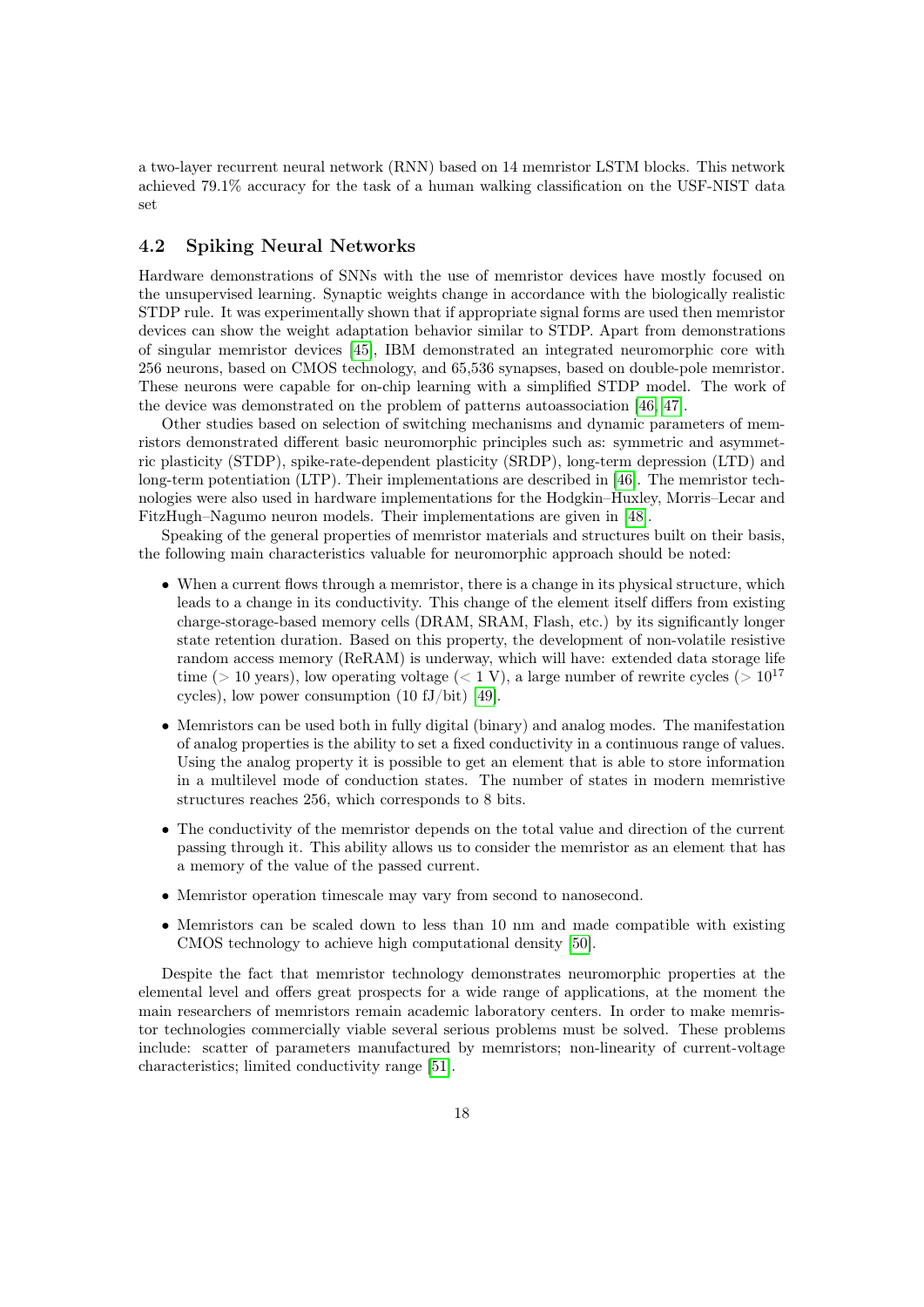| Approach                  | Network    | In-memory com- | Signal  | On-device training        |
|---------------------------|------------|----------------|---------|---------------------------|
|                           |            | putation       |         |                           |
| Computational modeling on | <b>ANN</b> | no             | digital | Backprop                  |
| digital logic             | <b>SNN</b> | near-memory    |         | Surrogate Gradient / STDP |
| Memristors                | <b>ANN</b> |                |         |                           |
|                           | <b>SNN</b> | yes            | analog  | <b>STDP</b>               |

<span id="page-18-0"></span>Table 1: A comparison of neuromorphic approaches to synapses modeling

| Approach                  | Network    | In-memory com- | Signal  |
|---------------------------|------------|----------------|---------|
|                           |            | putation       |         |
| Computational modeling on | <b>ANN</b> | $\mathbf{n}$   | digital |
| digital logic             | <b>SNN</b> | near-memory    |         |
| RC circuit                | <b>SNN</b> | yes            | analog  |

<span id="page-18-1"></span>Table 2: A comparison of neuromorphic approaches to neuron soma modeling

# 5 Conclusion

To consolidate all the approaches above, we have prepared the summary tables. Tables [1](#page-18-0) and [2](#page-18-1) show different approaches to synapses and neuron modeling. Table [3](#page-19-0) provides comparison of all the chips reviewed in this article.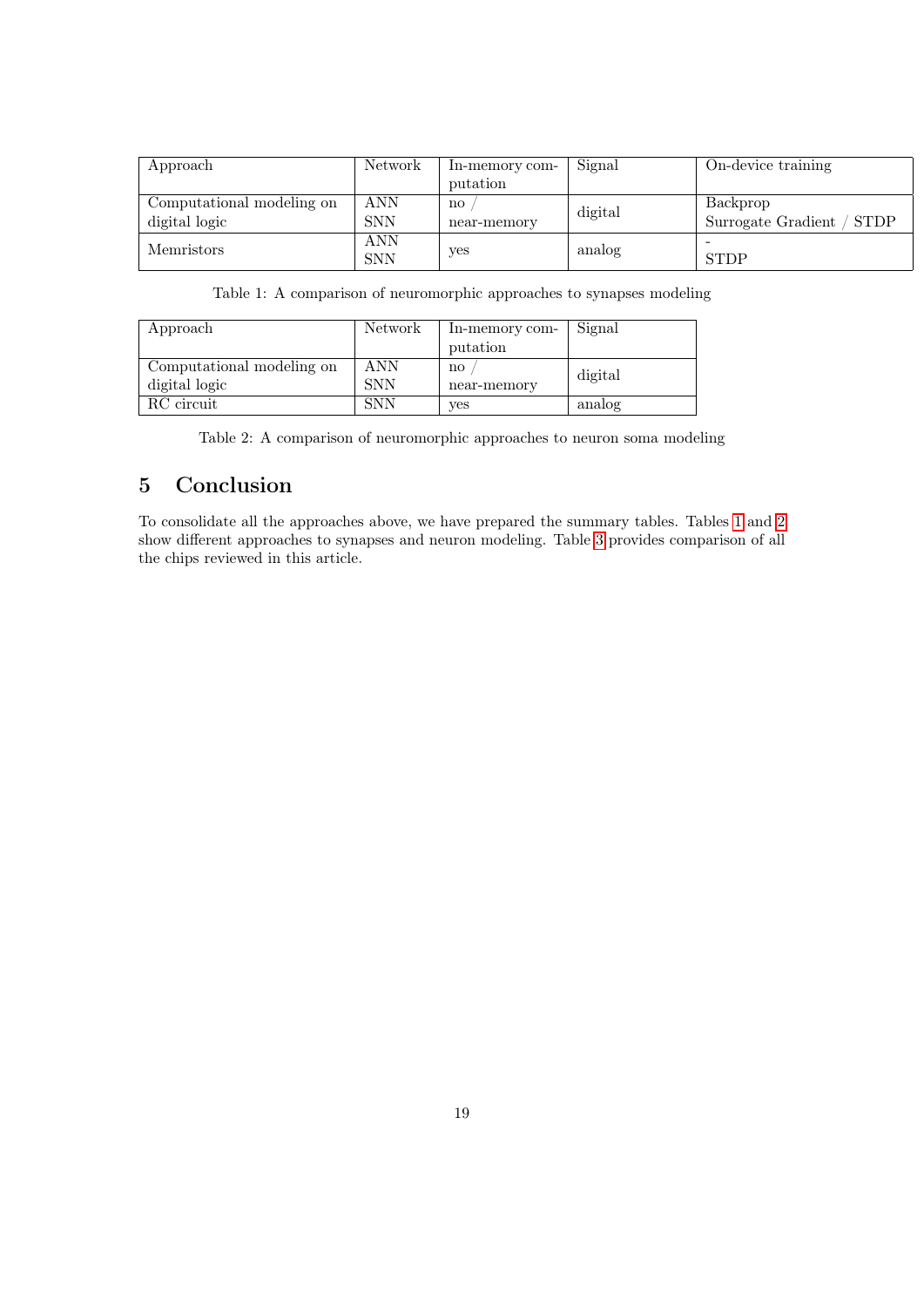<span id="page-19-0"></span>

| Features                      | high popularity, rich ecosystem,<br>advanced engineering technolo-<br>gies  | neuromorphic<br>industrial<br>first | chip without training (IBM) ??? | chip with<br>first neuromorphic<br>training (Intel) | development of Loihi ideas, addi- | tion of non-binary spike support,<br>neurons can be programmed | hybrid chip with effective sup- | port of both SNN and ANN, en- | ergy efficiency | scalable computer for SNN sim- | ulation      | analog neurons at RC circuits,   | large size                    | NeuronFlow architecture, effec- | tive support of sparse computa-<br>tions, support of ANN and SNN | proprietary communication pro- | tocol                      | first commercial neuromorphic | shot and continuous learning for<br>processor with incremental, one- | <b>NNO</b> |
|-------------------------------|-----------------------------------------------------------------------------|-------------------------------------|---------------------------------|-----------------------------------------------------|-----------------------------------|----------------------------------------------------------------|---------------------------------|-------------------------------|-----------------|--------------------------------|--------------|----------------------------------|-------------------------------|---------------------------------|------------------------------------------------------------------|--------------------------------|----------------------------|-------------------------------|----------------------------------------------------------------------|------------|
| Power consumption             | Google Edge TPU:<br>$2$ $\mbox{Tops}/\mbox{watt}$                           | $400$ GOPS/watt $25$                | pj/operation                    | 80 pj/operation                                     | $\mathbf I$                       |                                                                | MAC-<br>1278                    | watt<br>GOPS                  | 649 GSOPS/watt  | 20 nj/operation                |              | $pJ$ /synaptic<br>$\overline{a}$ | $200$ mW -<br>event,<br>total | 20 pj/operation 10              | pj/operation                                                     | CIFAR-10: 1 mlJ                | Image at 90 % acc.         | 100 microwatts                | 300 milliwatts 2000<br>${\rm frames}/{\rm wat}$                      |            |
| $\sum_{i=1}^{n}$              | LO                                                                          | $^{28}$                             |                                 | $\overline{1}$                                      | Intel <sub>4</sub>                | $\sum_{ }$<br>$\overline{C}$                                   | 28                              |                               |                 | 22                             |              | 65                               |                               | 28                              |                                                                  | 22                             |                            | 28                            |                                                                      |            |
| Event-<br>based               | $\overline{\mathbf{n}}$                                                     | yes                                 |                                 | yes                                                 | yes                               |                                                                | yes                             |                               |                 | $\overline{\mathbf{n}}$        |              | yes                              |                               | yes                             |                                                                  | yes                            |                            | yes                           |                                                                      |            |
| Analog                        | $\overline{\rm m}$                                                          | $\overline{\mathbf{n}}$             |                                 | $\overline{\mathbf{n}}$                             | $\overline{\mathbf{n}}$           |                                                                | $\overline{n}$                  |                               |                 | $_{\rm n}$                     |              | yes,                             | мембрана                      | $\overline{\mathbf{n}}$         |                                                                  | SE2, SEL                       |                            | $\overline{\mathbf{n}}$       |                                                                      |            |
| On-device<br>training         | Backprop<br><b>STDP</b>                                                     | $\overline{\Omega}$                 |                                 | <b>STDP</b>                                         | STDP,                             | surrogate<br>backprop                                          | $\beta$                         |                               |                 | <b>AULS</b>                    |              | $Sur-$<br>STDP,                  | rogate gradi-<br>hue          | $\overline{a}$                  |                                                                  | STDP (SEL)                     |                            | $\int$ ast<br><b>STDP</b>     | $_{\rm layer)}$                                                      |            |
| Signal                        | num-<br>bers, spikes<br>real                                                | spikes                              |                                 | spikes                                              | num-<br>real                      | bers, spikes                                                   | $num-$<br>real                  | bers, spikes                  |                 | $num-$<br>real                 | bers, spikes | $num-$<br>real                   | bers, spikes                  | num-<br>real                    | bers, spikes                                                     | spikes                         |                            | spikes                        |                                                                      |            |
| computation<br>In-memory      | $\Omega$                                                                    | near-                               | memory                          | memory<br>near-                                     | near-                             | memory                                                         | near-                           | memory                        |                 | near-                          | memory       | $y$ es                           |                               | near-                           | memory                                                           | near-                          | memory                     | near-                         | memory                                                               |            |
| Chip $/$ Neu-<br>ral computer | <b><i>ABD</i></b><br>$\Lambda$ . Let $\Lambda$<br>$\overline{\text{CPU}}$ / | $True$ North                        |                                 | Loihi                                               | Loihi <sub>2</sub>                |                                                                | Tianjic                         |                               |                 | SpiNNaker                      |              | <b>BrainScaleS</b>               |                               | GrAIOne                         | Neuron-<br>Flow)                                                 | DYNAP                          | SEL,<br><b>CNN</b><br>SE2, | Akida                         |                                                                      |            |

Table 3: Comparison of neuromorphic chips Table 3: Comparison of neuromorphic chips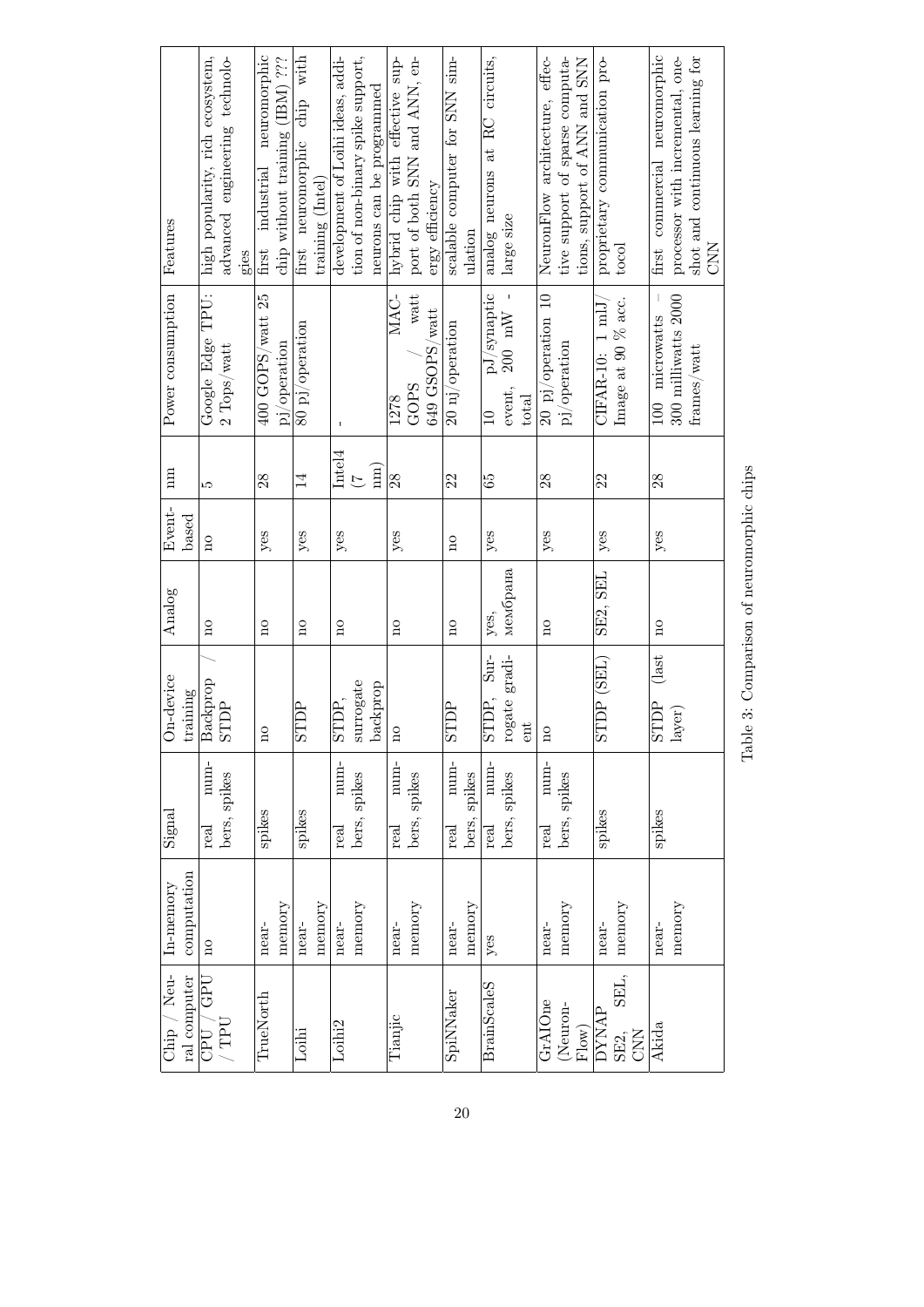## References

- <span id="page-20-0"></span>[1] Sara Hooker. "The hardware lottery". In: arXiv preprint arXiv:2009.06489 (2020).
- <span id="page-20-1"></span>[2] Mark Horowitz. "1.1 computing's energy problem (and what we can do about it)". In: 2014 IEEE International Solid-State Circuits Conference Digest of Technical Papers (ISSCC). IEEE. 2014, pp. 10–14.
- <span id="page-20-2"></span>[3] Ian Goodfellow, Yoshua Bengio, and Aaron Courville. Deep learning. MIT press, 2016.
- <span id="page-20-3"></span>[4] David E Rumelhart, Geoffrey E Hinton, and Ronald J Williams. "Learning representations by back-propagating errors". In: nature 323.6088 (1986), pp. 533–536.
- <span id="page-20-4"></span>[5] JL Hennessy and DA Patterson. Computer Organization and Design. A Quantitative Approach. Morgan Kaufmann, 2017.
- <span id="page-20-5"></span>[6] Ronny Krashinsky et al. "Nvidia ampere architecture in-depth". In: NVIDIA blog: https://devblogs. nvidia. com/nvidia-ampere-architecture-in-depth (2020).
- <span id="page-20-6"></span>[7] Norman P Jouppi et al. "A domain-specific architecture for deep neural networks". In: Communications of the ACM 61.9 (2018), pp. 50–59.
- <span id="page-20-7"></span>[8] David E Rumelhart, James L McClelland, PDP Research Group, et al. Parallel distributed processing. Vol. 1. IEEE New York, 1988.
- <span id="page-20-8"></span>[9] Stephen Grossberg. "Competitive learning: From interactive activation to adaptive resonance". In: *Cognitive science* 11.1 (1987), pp. 23–63.
- <span id="page-20-9"></span>[10] Jesper Sjöström, Wulfram Gerstner, et al. "Spike-timing dependent plasticity". In: Spiketiming dependent plasticity 35.0 (2010), pp. 0–0.
- <span id="page-20-10"></span>[11] Rodrigo Quian Quiroga and Gabriel Kreiman. "Measuring sparseness in the brain: comment on Bowers (2009)." In: (2010).
- <span id="page-20-11"></span>[12] Shy Shoham, Daniel H O'Connor, and Ronen Segev. "How silent is the brain: is there a "dark matter" problem in neuroscience?" In: Journal of Comparative Physiology A 192.8 (2006), pp. 777–784.
- <span id="page-20-12"></span>[13] Jonathan Frankle and Michael Carbin. "The lottery ticket hypothesis: Finding sparse, trainable neural networks". In: arXiv preprint arXiv:1803.03635 (2018).
- <span id="page-20-13"></span>[14] Sebastian Schmitt et al. "Neuromorphic hardware in the loop: Training a deep spiking network on the brainscales wafer-scale system". In: 2017 international joint conference on neural networks (IJCNN). IEEE. 2017, pp. 2227–2234.
- <span id="page-20-14"></span>[15] Paul A Merolla et al. "A million spiking-neuron integrated circuit with a scalable communication network and interface". In: Science 345.6197 (2014), pp. 668–673.
- <span id="page-20-15"></span>[16] Arnon Amir et al. "A low power, fully event-based gesture recognition system". In: Proceedings of the IEEE conference on computer vision and pattern recognition. 2017, pp. 7243– 7252.
- <span id="page-20-16"></span>[17] Alexander Andreopoulos et al. "A low power, high throughput, fully event-based stereo system". In: Proceedings of the IEEE Conference on Computer Vision and Pattern Recognition. 2018, pp. 7532–7542.
- <span id="page-20-17"></span>[18] Michael V DeBole et al. "TrueNorth: Accelerating from zero to 64 million neurons in 10 years". In: Computer 52.5 (2019), pp. 20–29.
- <span id="page-20-18"></span>[19] Mike Davies et al. "Loihi: A neuromorphic manycore processor with on-chip learning". In: Ieee Micro 38.1 (2018), pp. 82–99.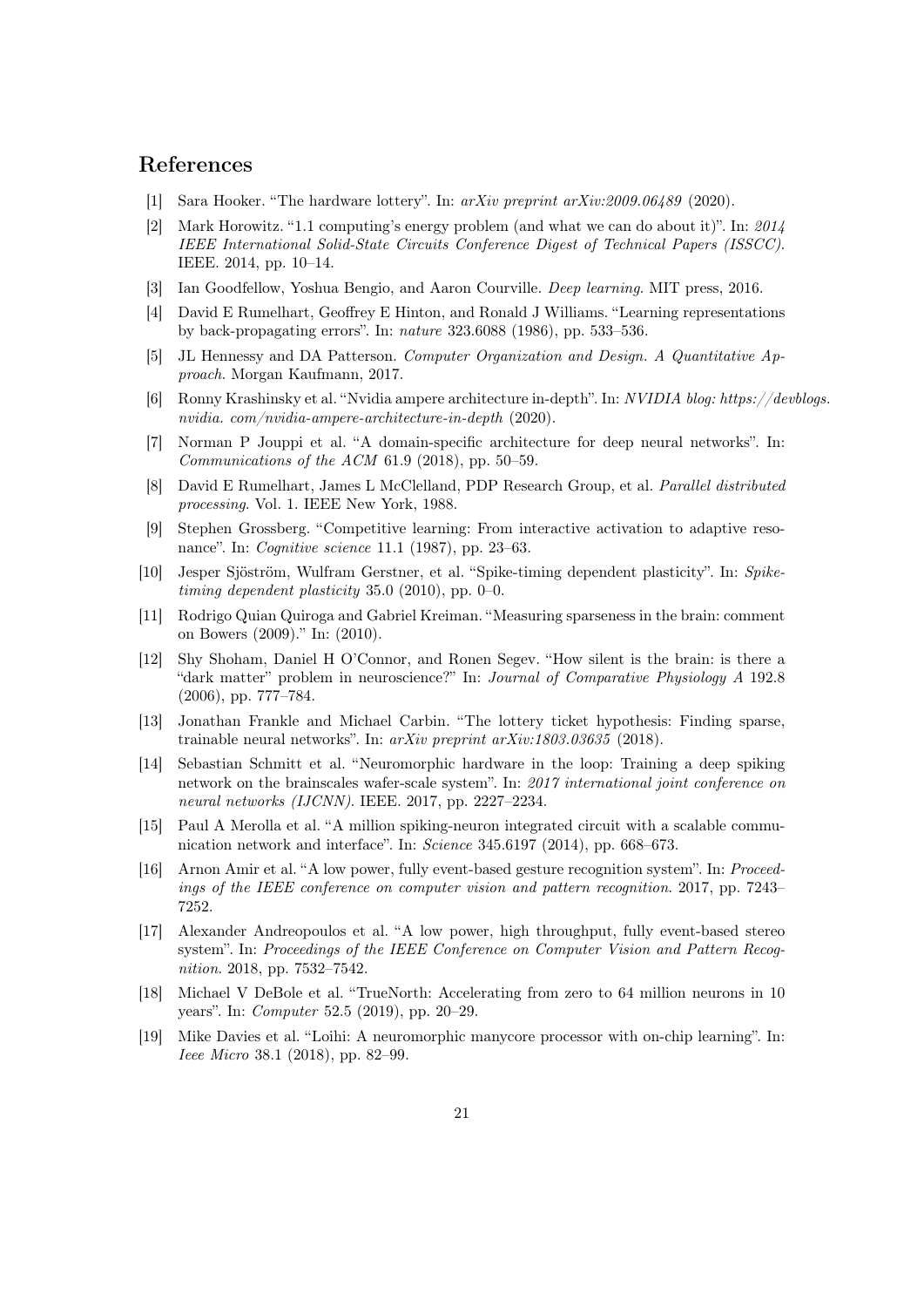- <span id="page-21-2"></span>[20] Mike Davies et al. "Advancing neuromorphic computing with loihi: A survey of results and outlook". In: Proceedings of the IEEE 109.5 (2021), pp. 911–934.
- <span id="page-21-0"></span>[21] Travis DeWolf, Pawel Jaworski, and Chris Eliasmith. "Nengo and low-power AI hardware for robust, embedded neurorobotics". In: Frontiers in Neurorobotics (2020), p. 73.
- <span id="page-21-3"></span>[22] Rasmus Karnøe Stagsted et al. "Event-based PID controller fully realized in neuromorphic hardware: a one DoF study". In: 2020 IEEE/RSJ International Conference on Intelligent Robots and Systems (IROS). IEEE. 2020, pp. 10939–10944.
- <span id="page-21-4"></span>[23] "Taking Neuromorphic Computing to the Next Level with Loihi 2". In: Technology Brief (2021).
- <span id="page-21-5"></span>[24] "Lava Software Framework". In: https://lava-nc.org/ (2022).
- <span id="page-21-1"></span>[25] Jing Pei et al. "Towards artificial general intelligence with hybrid Tianjic chip architecture". In: Nature 572.7767 (2019), pp. 106–111.
- <span id="page-21-6"></span>[26] Steve B Furber et al. "The spinnaker project". In: Proceedings of the IEEE 102.5 (2014), pp. 652–665.
- <span id="page-21-7"></span>[27] Sebastian Höppner et al. "The SpiNNaker 2 processing element architecture for hybrid digital neuromorphic computing". In:  $arXiv$  preprint  $arXiv:2103.08392$  (2021).
- <span id="page-21-8"></span>[28] Christian Mayr, Sebastian Hoeppner, and Steve Furber. "Spinnaker 2: A 10 million core processor system for brain simulation and machine learning". In: arXiv preprint arXiv:1911.02385 (2019).
- <span id="page-21-9"></span>[29] Sacha J Van Albada et al. "Performance comparison of the digital neuromorphic hardware SpiNNaker and the neural network simulation software NEST for a full-scale cortical microcircuit model". In: Frontiers in neuroscience (2018), p. 291.
- <span id="page-21-10"></span>[30] Andreas Grübl et al. "Verification and design methods for the brainscales neuromorphic hardware system". In: *Journal of Signal Processing Systems* 92.11 (2020), pp. 1277–1292.
- <span id="page-21-11"></span>[31] Timo Wunderlich et al. "Demonstrating advantages of neuromorphic computation: a pilot study". In: Frontiers in neuroscience 13 (2019), p. 260.
- <span id="page-21-12"></span>[32] Benjamin Cramer et al. "Surrogate gradients for analog neuromorphic computing". In: Proceedings of the National Academy of Sciences 119.4 (2022).
- <span id="page-21-13"></span>[33] Yannik Stradmann et al. "Demonstrating Analog Inference on the BrainScaleS-2 Mobile System". In: arXiv preprint arXiv:2103.15960 (2021).
- <span id="page-21-14"></span>[34] Korbinian Schreiber et al. "Closed-loop experiments on the BrainScaleS-2 architecture". In: Proceedings of the Neuro-inspired Computational Elements Workshop. 2020, pp. 1–3.
- <span id="page-21-15"></span>[35] Ben Varkey Benjamin et al. "Neurogrid: A mixed-analog-digital multichip system for largescale neural simulations". In: Proceedings of the IEEE 102.5 (2014), pp. 699-716.
- <span id="page-21-16"></span>[36] Orlando Moreira et al. "NeuronFlow: A Hybrid Neuromorphic–Dataflow Processor Architecture for AI Workloads". In: 2020 2nd IEEE International Conference on Artificial Intelligence Circuits and Systems (AICAS). IEEE. 2020, pp. 01–05.
- <span id="page-21-17"></span>[37] Mina A Khoei et al. "SpArNet: Sparse Asynchronous Neural Network execution for energy efficient inference". In: 2020 2nd IEEE International Conference on Artificial Intelligence Circuits and Systems (AICAS). IEEE. 2020, pp. 256–260.
- <span id="page-21-18"></span>[38] Saber Moradi et al. "A scalable multicore architecture with heterogeneous memory structures for dynamic neuromorphic asynchronous processors (DYNAPs)". In: IEEE transactions on biomedical circuits and systems 12.1 (2017), pp. 106–122.